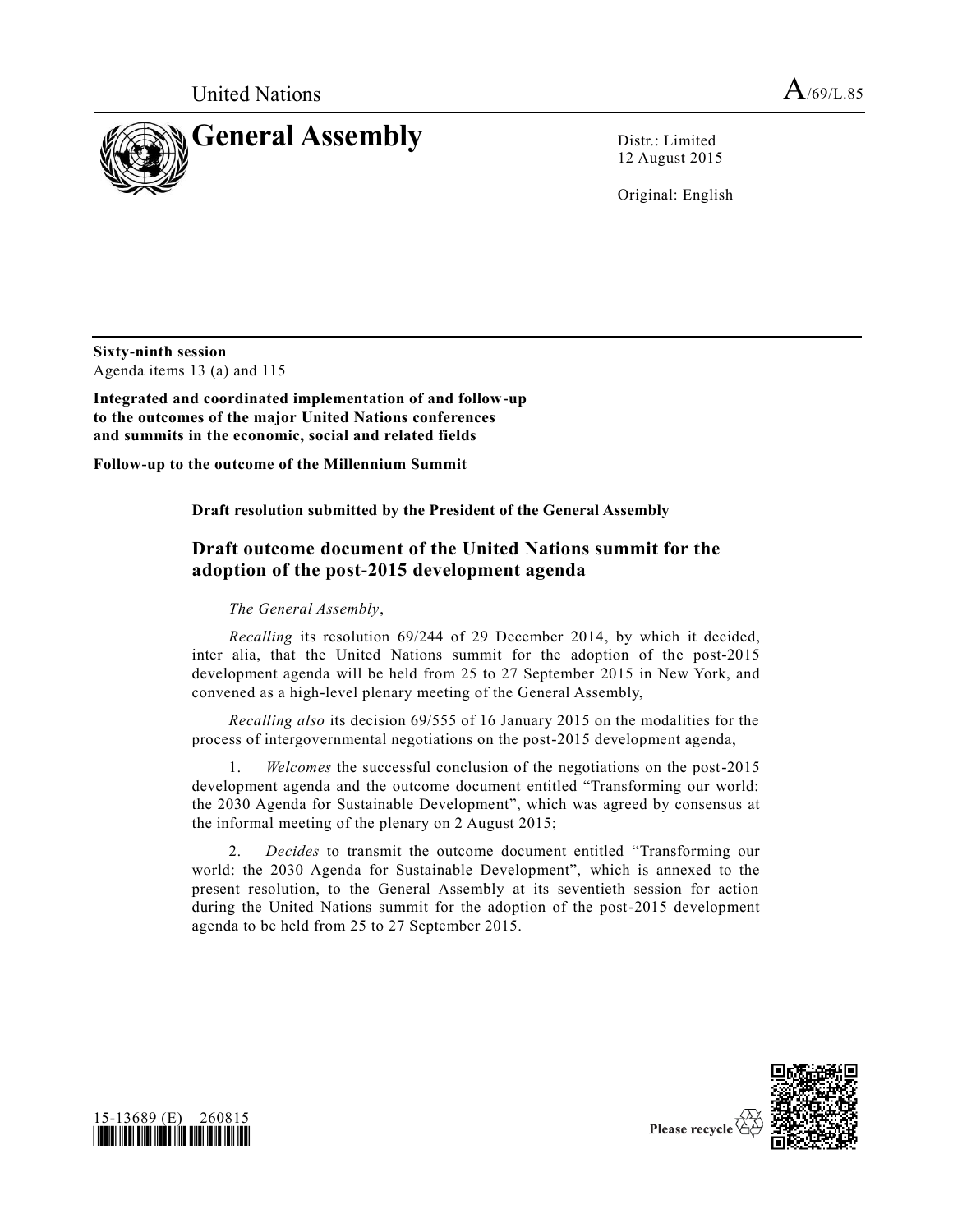# **Annex**

# **Transforming our world: the 2030 Agenda for Sustainable Development**

## **Preamble**

This Agenda is a plan of action for people, planet and prosperity. It also seeks to strengthen universal peace in larger freedom. We recognize that eradicating poverty in all its forms and dimensions, including extreme poverty, is the greatest global challenge and an indispensable requirement for sustainable development.

All countries and all stakeholders, acting in collaborative partnership, will implement this plan. We are resolved to free the human race from the tyranny of poverty and want and to heal and secure our planet. We are determined to take the bold and transformative steps which are urgently needed to shift the world on to a sustainable and resilient path. As we embark on this collective journey, we pledge that no one will be left behind.

The 17 Sustainable Development Goals and 169 targets which we are announcing today demonstrate the scale and ambition of this new universal Agenda. They seek to build on the Millennium Development Goals and complete what they did not achieve. They seek to realize the human rights of all and to achieve gender equality and the empowerment of all women and girls. They are integrated and indivisible and balance the three dimensions of sustainable development: the economic, social and environmental.

The Goals and targets will stimulate action over the next 15 years in areas of critical importance for humanity and the planet.

#### *People*

We are determined to end poverty and hunger, in all their forms and dimensions, and to ensure that all human beings can fulfil their potential in dignity and equality and in a healthy environment.

#### *Planet*

We are determined to protect the planet from degradation, including through sustainable consumption and production, sustainably managing its natural resources and taking urgent action on climate change, so that it can support the needs of the present and future generations.

#### *Prosperity*

We are determined to ensure that all human beings can enjoy prosperous and fulfilling lives and that economic, social and technological progress occurs in harmony with nature.

#### *Peace*

We are determined to foster peaceful, just and inclusive societies which are free from fear and violence. There can be no sustainable development without peace and no peace without sustainable development.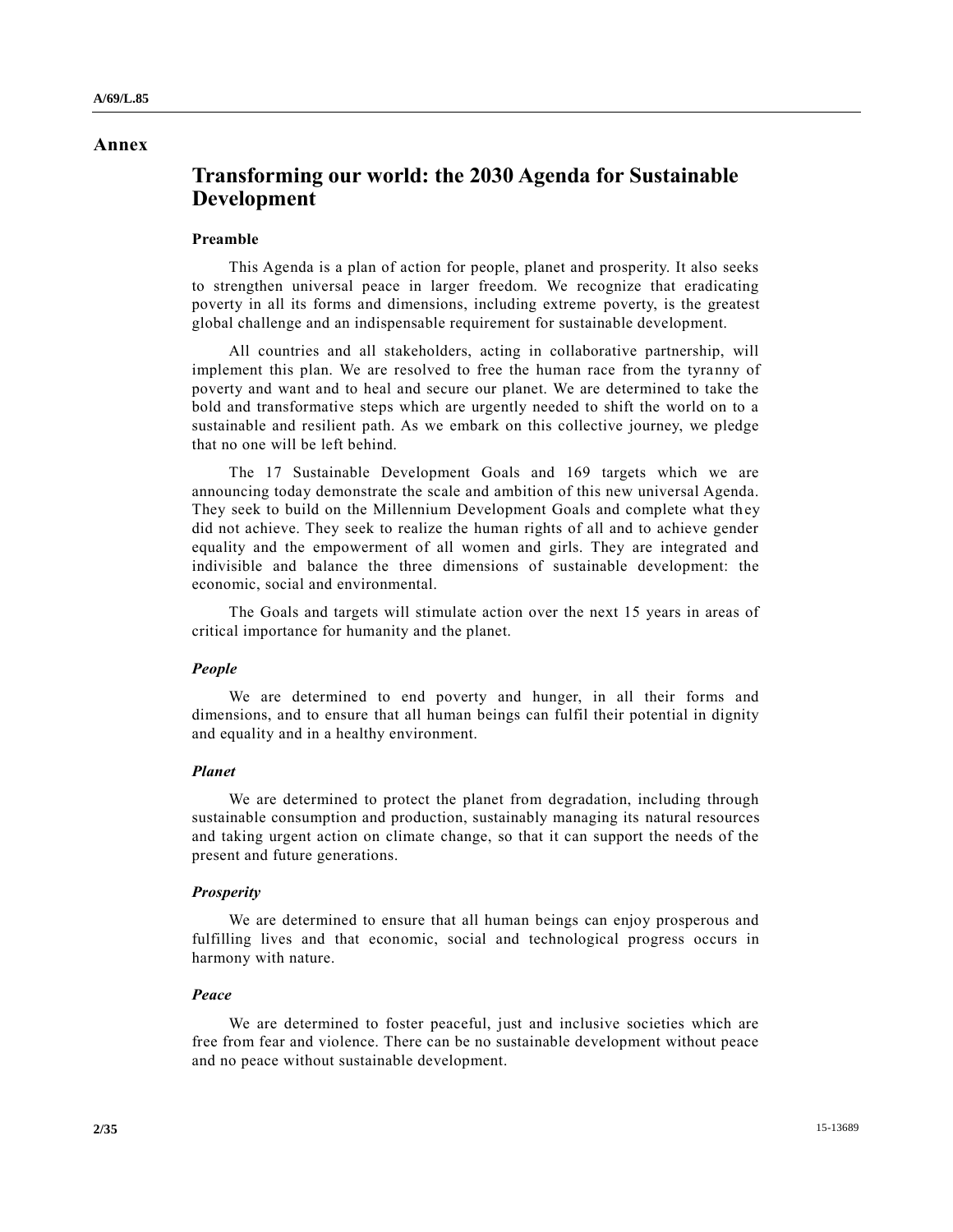#### *Partnership*

We are determined to mobilize the means required to implement this Agenda through a revitalized Global Partnership for Sustainable Development, based on a spirit of strengthened global solidarity, focused in particular on the needs of the poorest and most vulnerable and with the participation of all countries, all stakeholders and all people.

The interlinkages and integrated nature of the Sustainable Development Goals are of crucial importance in ensuring that the purpose of the new Agenda is realized. If we realize our ambitions across the full extent of the Agenda, the lives of all will be profoundly improved and our world will be transformed for the better.

# **Declaration**

# **Introduction**

1. We, the Heads of State and Government and High Representatives, meeting at United Nations Headquarters in New York from 25 to 27 September 2015 as the Organization celebrates its seventieth anniversary, have decided today on new global Sustainable Development Goals.

2. On behalf of the peoples we serve, we have adopted a historic decision on a comprehensive, far-reaching and people-centred set of universal and transformative Goals and targets. We commit ourselves to working tirelessly for the full implementation of this Agenda by 2030. We recognize that eradicating poverty in all its forms and dimensions, including extreme poverty, is the greatest global challenge and an indispensable requirement for sustainable development. We are committed to achieving sustainable development in its three dimensions economic, social and environmental — in a balanced and integrated manner. We will also build upon the achievements of the Millennium Development Goals and seek to address their unfinished business.

3. We resolve, between now and 2030, to end poverty and hunger everywhere; to combat inequalities within and among countries; to build peaceful, just and inclusive societies; to protect human rights and promote gender equality and the empowerment of women and girls; and to ensure the lasting protection of the planet and its natural resources. We resolve also to create conditions for sustainable, inclusive and sustained economic growth, shared prosperity and decent work for all, taking into account different levels of national development and capacities.

4. As we embark on this great collective journey, we pledge that no one will be left behind. Recognizing that the dignity of the human person is fundamental, we wish to see the Goals and targets met for all nations and peoples and for all segments of society. And we will endeavour to reach the furthest behind first.

5. This is an Agenda of unprecedented scope and significance. It is accepted by all countries and is applicable to all, taking into account different natio nal realities, capacities and levels of development and respecting national policies and priorities. These are universal goals and targets which involve the entire world, developed and developing countries alike. They are integrated and indivisible and balance the three dimensions of sustainable development.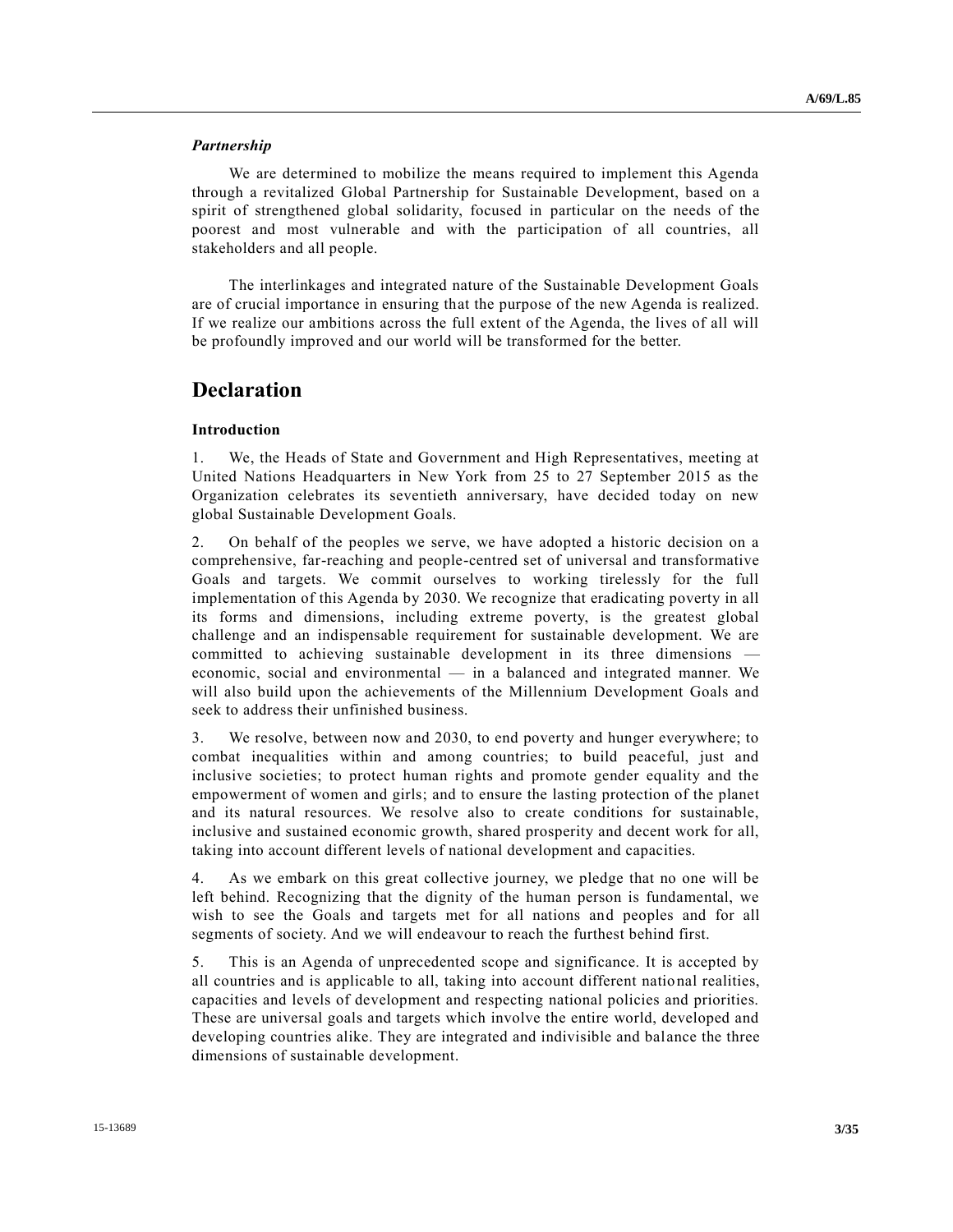6. The Goals and targets are the result of over two years of intensive public consultation and engagement with civil society and other stakeholders around the world, which paid particular attention to the voices of the poorest and most vulnerable. This consultation included valuable work done by the Open Working Group of the General Assembly on Sustainable Development Goals and by the United Nations, whose Secretary-General provided a synthesis report in December 2014.

#### **Our vision**

7. In these Goals and targets, we are setting out a supremely ambitious and transformational vision. We envisage a world free of poverty, hunger, disease and want, where all life can thrive. We envisage a world free of fear and violence. A world with universal literacy. A world with equitable and universal access to quality education at all levels, to health care and social protection, where physical, mental and social well-being are assured. A world where we reaffirm our commitments regarding the human right to safe drinking water and sanitation and where there is improved hygiene; and where food is sufficient, safe, affordable and nutritious. A world where human habitats are safe, resilient and sustainable and where there is universal access to affordable, reliable and sustainable energy.

8. We envisage a world of universal respect for human rights and human dignity, the rule of law, justice, equality and non-discrimination; of respect for race, ethnicity and cultural diversity; and of equal opportunity permitting the full realization of human potential and contributing to shared prosperity. A world which invests in its children and in which every child grows up free from violence and exploitation. A world in which every woman and girl enjoys full gender equality and all legal, social and economic barriers to their empowerment have been removed. A just, equitable, tolerant, open and socially inclusive world in which the needs of the most vulnerable are met.

9. We envisage a world in which every country enjoys sustained, inclusive and sustainable economic growth and decent work for all. A world in which consumption and production patterns and use of all natural resources — from air to land, from rivers, lakes and aquifers to oceans and seas — are sustainable. One in which democracy, good governance and the rule of law, as well as an enabling environment at national and international levels, are essential for sustainable development, including sustained and inclusive economic growth, social development, environmental protection and the eradication of poverty and hunger. One in which development and the application of technology are climate -sensitive, respect biodiversity and are resilient. One in which humanity lives in harmony with nature and in which wildlife and other living species are protec ted.

#### **Our shared principles and commitments**

10. The new Agenda is guided by the purposes and principles of the Charter of the United Nations, including full respect for international law. It is grounded in the Universal Declaration of Human Rights, international human rights treaties, the Millennium Declaration and the 2005 World Summit Outcome. It is informed by other instruments such as the Declaration on the Right to Development.

11. We reaffirm the outcomes of all major United Nations conferences and summits which have laid a solid foundation for sustainable development and have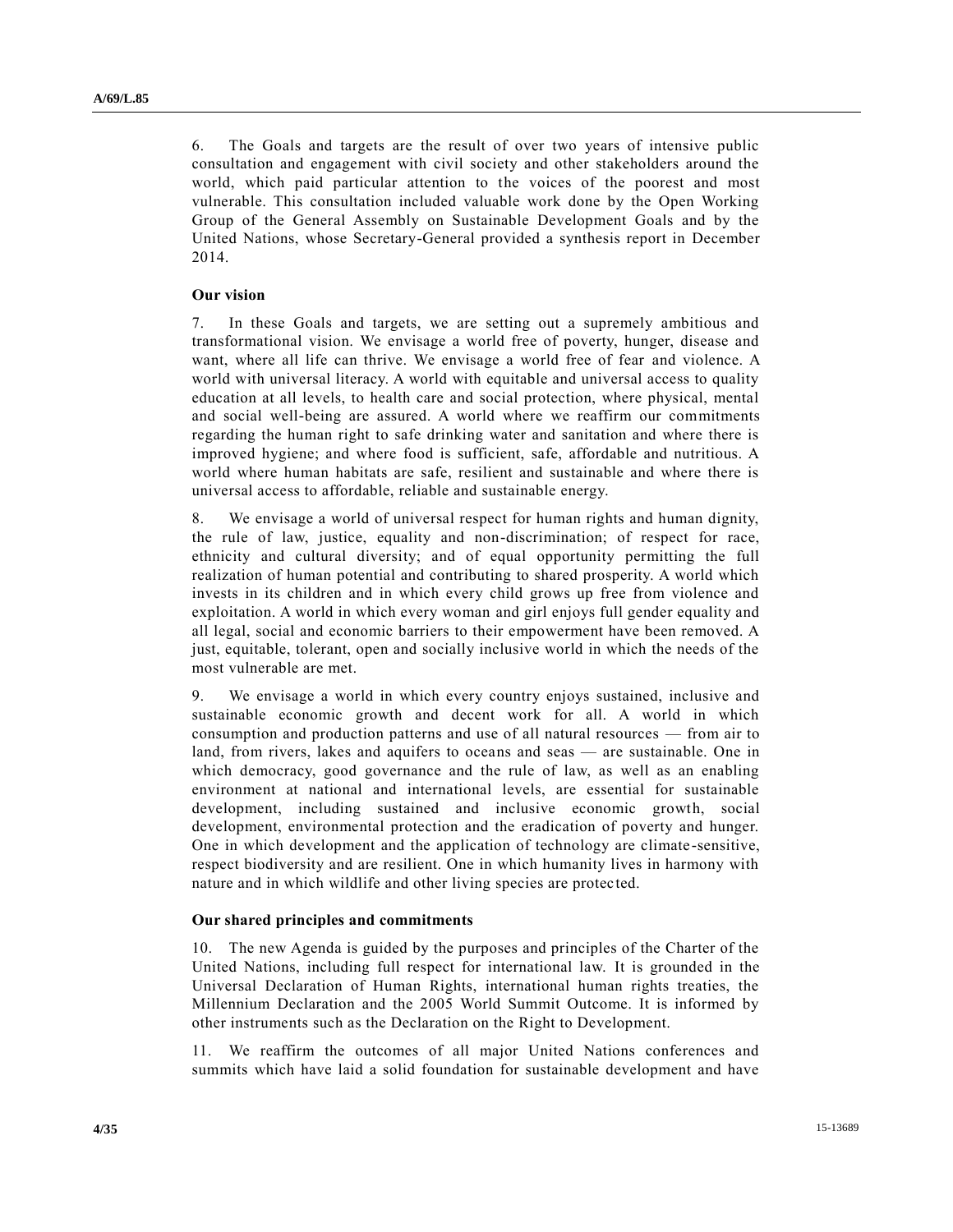helped to shape the new Agenda. These include the Rio Declaration on Environment and Development, the World Summit on Sustainable Development, the World Summit for Social Development, the Programme of Action of the International Conference on Population and Development, the Beijing Platform for Action and the United Nations Conference on Sustainable Development. We also reaffirm the follow-up to these conferences, including the outcomes of the Fourth United Nations Conference on the Least Developed Countries, the third International Conference on Small Island Developing States, the second United Nations Conference on Landlocked Developing Countries and the Third United Nations World Conference on Disaster Risk Reduction.

12. We reaffirm all the principles of the Rio Declaration on Environment and Development, including, inter alia, the principle of common but differentiated responsibilities, as set out in principle 7 thereof.

13. The challenges and commitments identified at these major conferences and summits are interrelated and call for integrated solutions. To address them effectively, a new approach is needed. Sustainable development recognizes that eradicating poverty in all its forms and dimensions, combating inequality within and among countries, preserving the planet, creating sustained, inclusive and sustainable economic growth and fostering social inclusion are linked to each other and are interdependent.

## **Our world today**

14. We are meeting at a time of immense challenges to sustainable development. Billions of our citizens continue to live in poverty and are denied a life of dignity. There are rising inequalities within and among countries. There are enormous disparities of opportunity, wealth and power. Gender inequality remains a key challenge. Unemployment, particularly youth unemployment, is a major concern. Global health threats, more frequent and intense natural disasters, spiralling conflict, violent extremism, terrorism and related humanitarian crises and forced displacement of people threaten to reverse much of the development progress made in recent decades. Natural resource depletion and adverse impacts of environmental degradation, including desertification, drought, land degradation, freshwater scarcity and loss of biodiversity, add to and exacerbate the list of challenges which humanity faces. Climate change is one of the greatest challenges of our time and its adverse impacts undermine the ability of all countries to achieve sustainable development. Increases in global temperature, sea level rise, ocean acidification and other climate change impacts are seriously affecting coastal areas and low-lying coastal countries, including many least developed countries and small island developing States. The survival of many societies, and of the biological support systems of the planet, is at risk.

15. It is also, however, a time of immense opportunity. Significant progress has been made in meeting many development challenges. Within the past generation, hundreds of millions of people have emerged from extreme poverty. Access to education has greatly increased for both boys and girls. The spread of information and communications technology and global interconnectedness has great potential to accelerate human progress, to bridge the digital divide and to develop knowledge societies, as does scientific and technological innovation across areas as diverse as medicine and energy.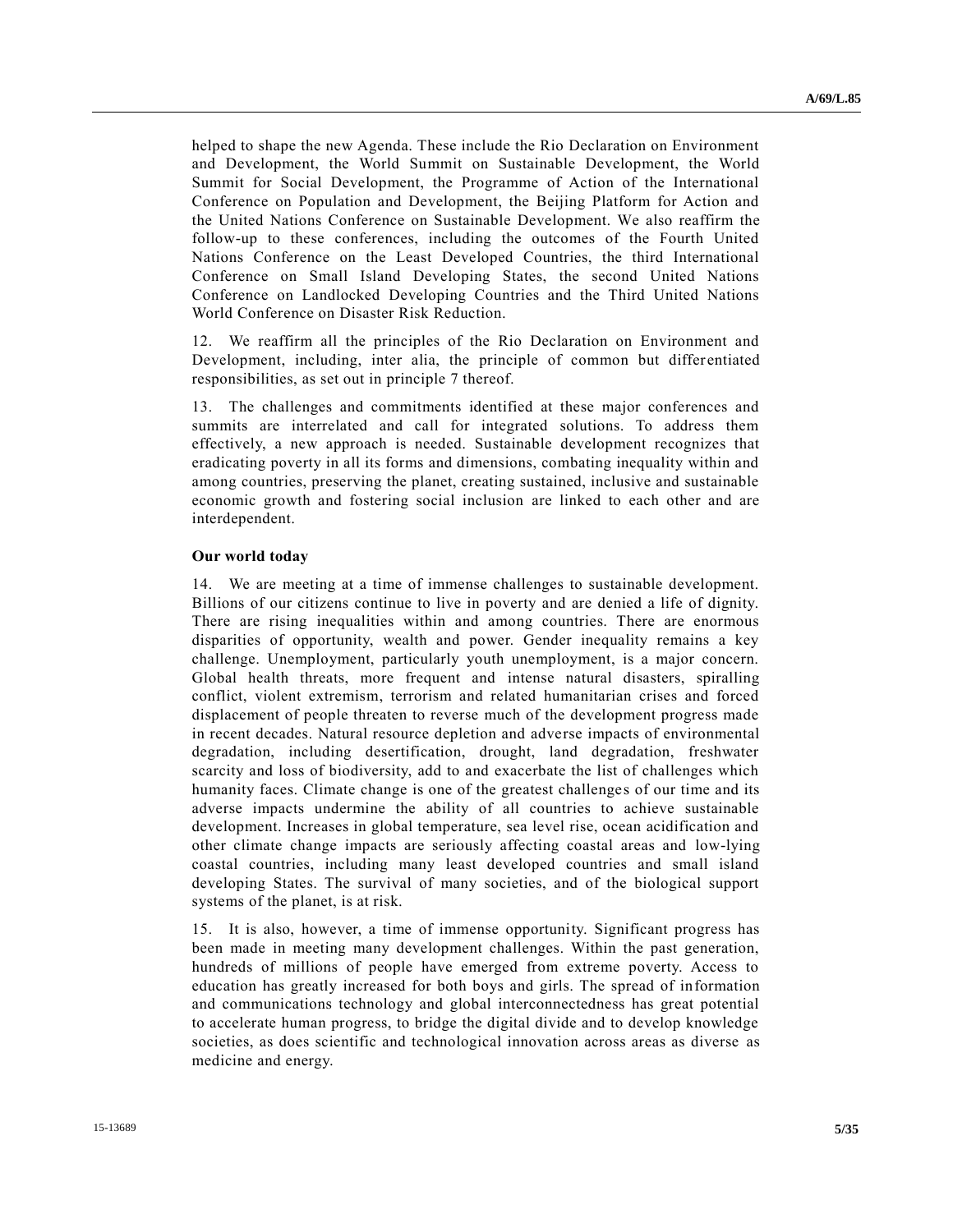16. Almost 15 years ago, the Millennium Development Goals were agreed. These provided an important framework for development and significant progress has been made in a number of areas. But the progress has been uneven, particularly in Africa, least developed countries, landlocked developing countries and small island developing States, and some of the Millennium Development Goals remain offtrack, in particular those related to maternal, newborn and child health and to reproductive health. We recommit ourselves to the full realization of all the Millennium Development Goals, including the off-track Millennium Development Goals, in particular by providing focused and scaled-up assistance to least developed countries and other countries in special situations, in line with relevant support programmes. The new Agenda builds on the Millennium Development Goals and seeks to complete what these did not achieve, particularly in reaching the most vulnerable.

17. In its scope, however, the framework we are announcing today goes far beyond the Millennium Development Goals. Alongside continuing development priorities such as poverty eradication, health, education and food security and nutrition, it sets out a wide range of economic, social and environmental objectives. It also promises more peaceful and inclusive societies. It also, crucially, defines means of implementation. Reflecting the integrated approach that we have decided on, there are deep interconnections and many cross-cutting elements across the new Goals and targets.

#### **The new Agenda**

18. We are announcing today 17 Sustainable Development Goals with 169 associated targets which are integrated and indivisible. Never before have world leaders pledged common action and endeavour across such a broad and universal policy agenda. We are setting out together on the path towards sustainable development, devoting ourselves collectively to the pursuit of global development and of "winwin" cooperation which can bring huge gains to all countries and all parts of the world. We reaffirm that every State has, and shall freely exercise, full permanent sovereignty over all its wealth, natural resources and economic activity. We will implement the Agenda for the full benefit of all, for today's generation and for future generations. In doing so, we reaffirm our commitment to international law and emphasize that the Agenda is to be implemented in a manner that is consistent with the rights and obligations of States under international law.

19. We reaffirm the importance of the Universal Declaration of Human Rights, as well as other international instruments relating to human rights and international law. We emphasize the responsibilities of all States, in conformity with the Charter of the United Nations, to respect, protect and promote human rights and fundamental freedoms for all, without distinction of any kind as to race, colour, sex, language, religion, political or other opinion, national or social origin, property, birth, disability or other status.

20. Realizing gender equality and the empowerment of women and girls will make a crucial contribution to progress across all the Goals and targets. The achievement of full human potential and of sustainable development is not possible if one half of humanity continues to be denied its full human rights and opportunities. Women and girls must enjoy equal access to quality education, economic resources and political participation as well as equal opportunities with men and boys for employment,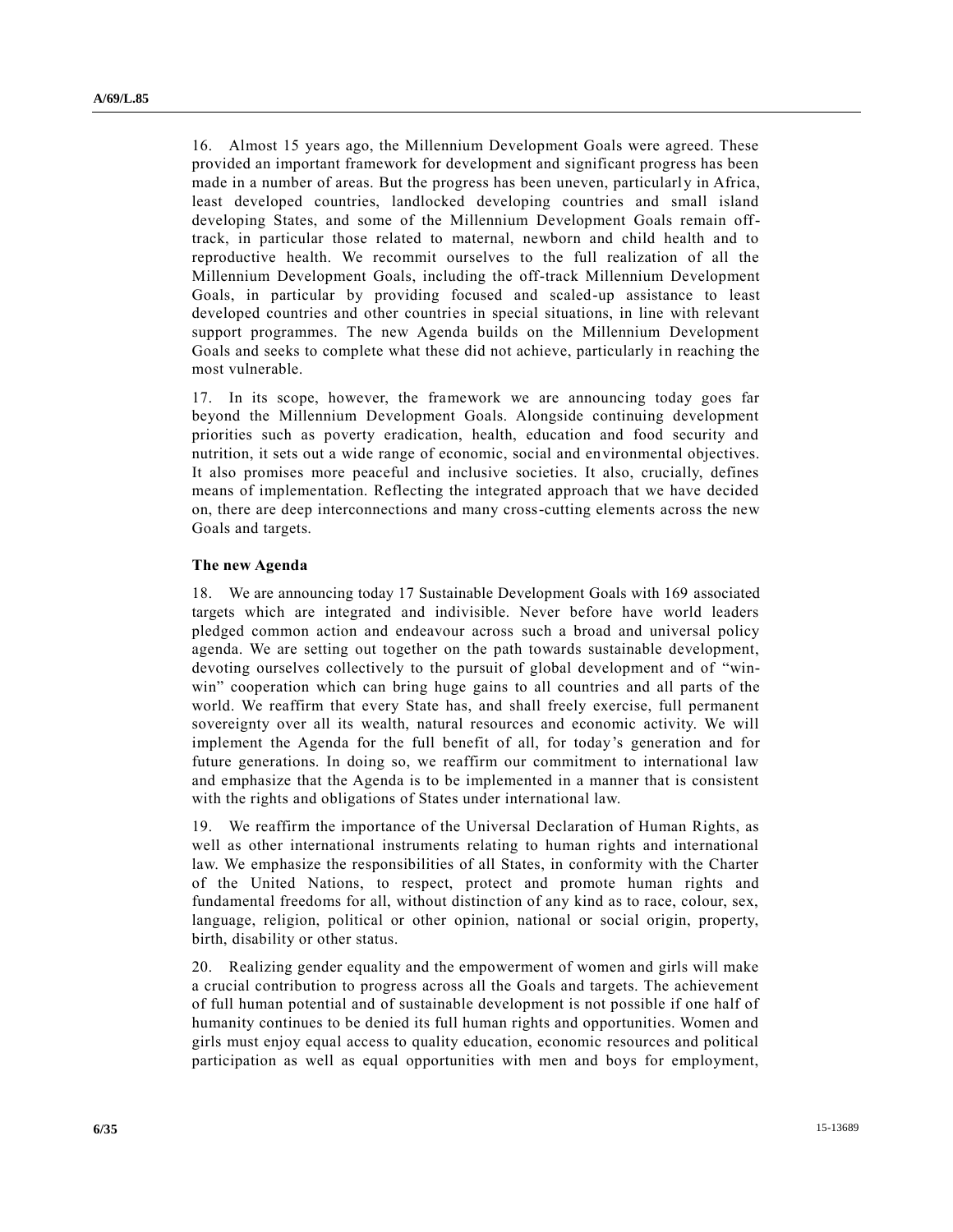leadership and decision-making at all levels. We will work for a significant increase in investments to close the gender gap and strengthen support for institutions in relation to gender equality and the empowerment of women at the global, regional and national levels. All forms of discrimination and violence against women and girls will be eliminated, including through the engagement of men and boys. The systematic mainstreaming of a gender perspective in the implementation of the Agenda is crucial.

21. The new Goals and targets will come into effect on 1 January 2016 and will guide the decisions we take over the next 15 years. All of us will work to implement the Agenda within our own countries and at the regional and global levels, taking into account different national realities, capacities and levels of development and respecting national policies and priorities. We will respect national policy space for sustained, inclusive and sustainable economic growth, in particular for developing States, while remaining consistent with relevant international rules and commitments. We acknowledge also the importance of the regional and subregional dimensions, regional economic integration and interconnectivity in sustainable development. Regional and subregional frameworks can facilitate the effective translation of sustainable development policies into concrete action at the national level.

22. Each country faces specific challenges in its pursuit of sustainable development. The most vulnerable countries and, in particular, African countries, least developed countries, landlocked developing countries and small island developing States deserve special attention, as do countries in situations of conflict and post-conflict countries. There are also serious challenges within many middleincome countries.

23. People who are vulnerable must be empowered. Those whose needs are reflected in the Agenda include all children, youth, persons with disabilities (of whom more than 80 per cent live in poverty), people living with HIV/AIDS, older persons, indigenous peoples, refugees and internally displaced persons and migrants. We resolve to take further effective measures and actions, in conformity with international law, to remove obstacles and constraints, strengthen support and meet the special needs of people living in areas affected by complex humanitarian emergencies and in areas affected by terrorism.

24. We are committed to ending poverty in all its forms and dimensions, including by eradicating extreme poverty by 2030. All people must enjoy a basic standard of living, including through social protection systems. We are also determined to end hunger and to achieve food security as a matter of priority and to end all forms of malnutrition. In this regard, we reaffirm the important role and inclusive nature of the Committee on World Food Security and welcome the Rome Declaration on Nutrition and the Framework for Action. We will devote resources to developing rural areas and sustainable agriculture and fisheries, supporting smallholder farmers, especially women farmers, herders and fishers in developing countries, particularly least developed countries.

25. We commit to providing inclusive and equitable quality education at all levels — early childhood, primary, secondary, tertiary, technical and vocational training. All people, irrespective of sex, age, race or ethnicity, and persons with disabilities, migrants, indigenous peoples, children and youth, especially those in vulnerable situations, should have access to life-long learning opportunities that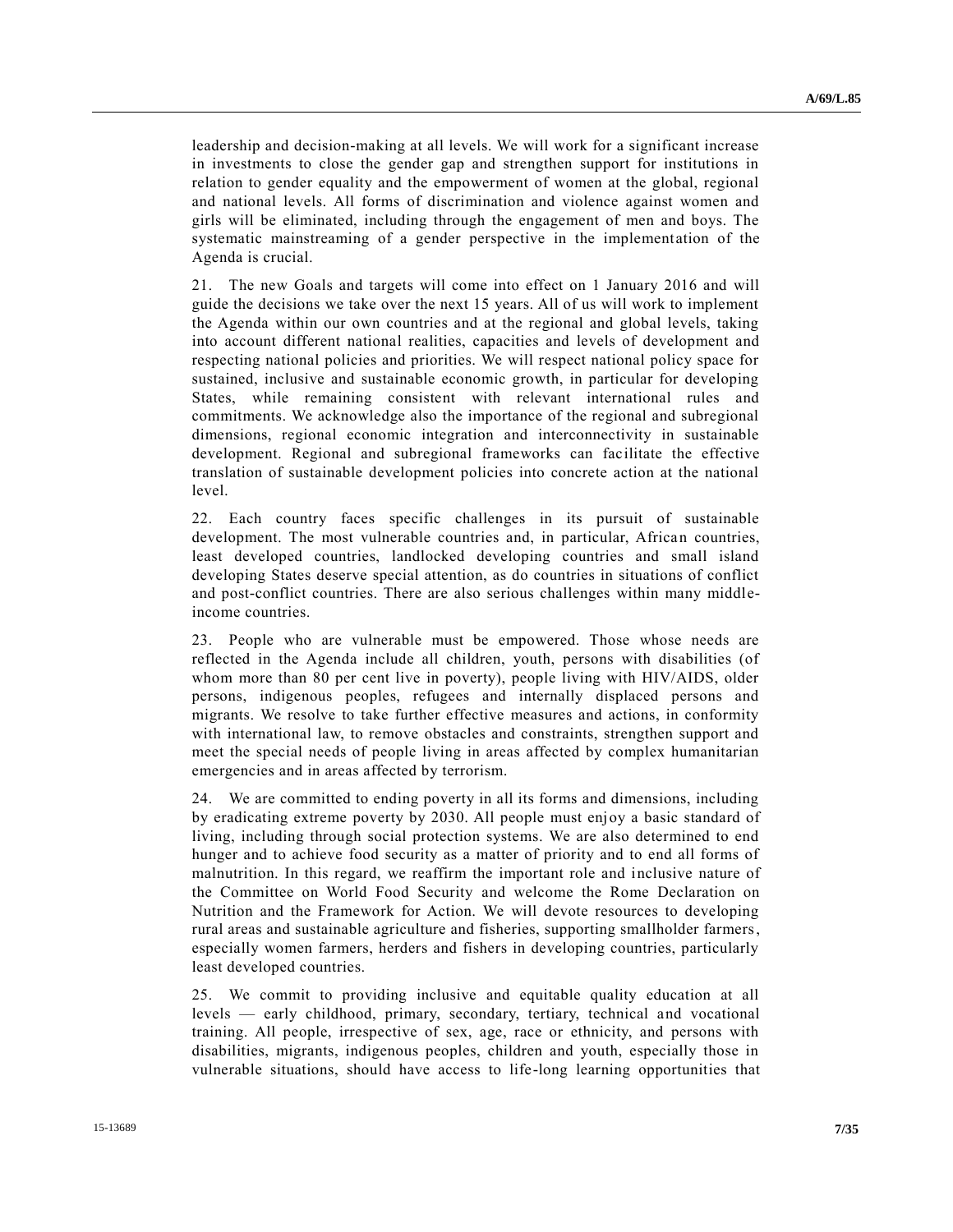help them to acquire the knowledge and skills needed to exploit opportunities and to participate fully in society. We will strive to provide children and youth with a nurturing environment for the full realization of their rights and capabilities, helping our countries to reap the demographic dividend including through safe schools and cohesive communities and families.

26. To promote physical and mental health and well-being, and to extend life expectancy for all, we must achieve universal health coverage and access to quality health care. No one must be left behind. We commit to accelerating the progress made to date in reducing newborn, child and maternal mortality by ending all such preventable deaths before 2030. We are committed to ensuring universal access to sexual and reproductive health-care services, including for family planning, information and education. We will equally accelerate the pace of progress made in fighting malaria, HIV/AIDS, tuberculosis, hepatitis, Ebola and other communica ble diseases and epidemics, including by addressing growing anti-microbial resistance and the problem of unattended diseases affecting developing countries. We are committed to the prevention and treatment of non-communicable diseases, including behavioural, developmental and neurological disorders, which constitute a major challenge for sustainable development.

27. We will seek to build strong economic foundations for all our countries. Sustained, inclusive and sustainable economic growth is essential for prosperity. This will only be possible if wealth is shared and income inequality is addressed. We will work to build dynamic, sustainable, innovative and people -centred economies, promoting youth employment and women's economic empowerment, in particular, and decent work for all. We will eradicate forced labour and human trafficking and end child labour in all its forms. All countries stand to benefit from having a healthy and well-educated workforce with the knowledge and skills needed for productive and fulfilling work and full participation in society. We will strengthen the productive capacities of least developed countries in all sectors, including through structural transformation. We will adopt policies which increase productive capacities, productivity and productive employment; financial inclusion; sustainable agriculture, pastoralist and fisheries development; sustainable industrial development; universal access to affordable, reliable, sustainable and modern energy services; sustainable transport systems; and quality and resilient infrastructure.

28. We commit to making fundamental changes in the way that our societies produce and consume goods and services. Governments, international organizations, the business sector and other non-State actors and individuals must contribute to changing unsustainable consumption and production patterns, including through the mobilization, from all sources, of financial and technical assistance to strengthen developing countries' scientific, technological and innovative capacities to move towards more sustainable patterns of consumption and production. We encourage the implementation of the 10-Year Framework of Programmes on Sustainable Consumption and Production Patterns. All countries take action, with developed countries taking the lead, taking into account the development and capabilities of developing countries.

29. We recognize the positive contribution of migrants for inclusive growth and sustainable development. We also recognize that international migration is a multidimensional reality of major relevance for the development of countries of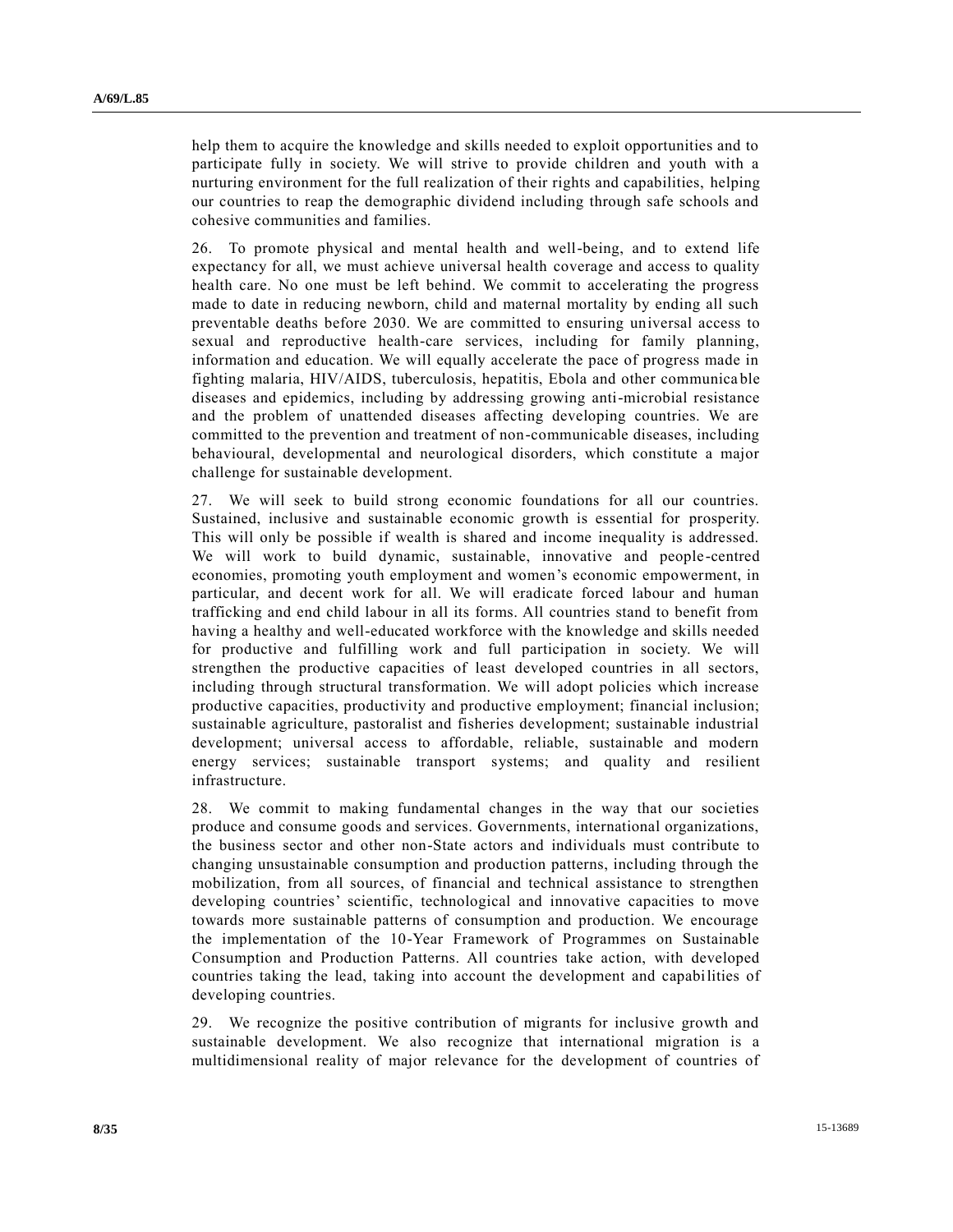origin, transit and destination, which requires coherent and comprehensive responses. We will cooperate internationally to ensure safe, orderly and regular migration involving full respect for human rights and the humane treatment of migrants regardless of migration status, of refugees and of displaced persons. Such cooperation should also strengthen the resilience of communities hosting refugees, particularly in developing countries. We underline the right of migrants to return to their country of citizenship, and recall that States must ensure that their returning nationals are duly received.

30. States are strongly urged to refrain from promulgating and applying any unilateral economic, financial or trade measures not in accordance with international law and the Charter of the United Nations that impede the full achievement of economic and social development, particularly in developing countries.

31. We acknowledge that the United Nations Framework Convention on Climate Change is the primary international, intergovernmental forum for negotiating the global response to climate change. We are determined to address decisively the threat posed by climate change and environmental degradation. The global nature of climate change calls for the widest possible international cooperation aimed at accelerating the reduction of global greenhouse gas emissions and addressing adaptation to the adverse impacts of climate change. We note with grave concern the significant gap between the aggregate effect of parties' mitigation pledges in terms of global annual emissions of greenhouse gases by 2020 and aggregate emission pathways consistent with having a likely chance of holding the increase in global average temperature below 2 °C or 1.5 °C above pre-industrial levels.

32. Looking ahead to the twenty-first session of the Conference of the Parties in Paris, we underscore the commitment of all States to work for an ambitious and universal climate agreement. We reaffirm that the protocol, another legal instrument or agreed outcome with legal force under the Convention applicable to all parties shall address in a balanced manner, inter alia, mitigation, adaptation, finance, technology development and transfer and capacity-building; and transparency of action and support.

33. We recognize that social and economic development depends on the sustainable management of our planet's natural resources. We are therefore determined to conserve and sustainably use oceans and seas, freshwater resources, as well as forests, mountains and drylands and to protect biodiversity, ecosystems and wildlife. We are also determined to promote sustainable tourism, to tackle water scarcity and water pollution, to strengthen cooperation on desertification, dust storms, land degradation and drought and to promote resilience and disaster risk reduction. In this regard, we look forward to thirteenth meeting of the Conference of the Parties to the Convention on Biological Diversity to be held in Mexico.

34. We recognize that sustainable urban development and management are crucial to the quality of life of our people. We will work with local authorities and communities to renew and plan our cities and human settlements so as to foster community cohesion and personal security and to stimulate innovation and employment. We will reduce the negative impacts of urban activities and of chemicals which are hazardous for human health and the environment, including through the environmentally sound management and safe use of chemicals, the reduction and recycling of waste and the more efficient use of water and energy.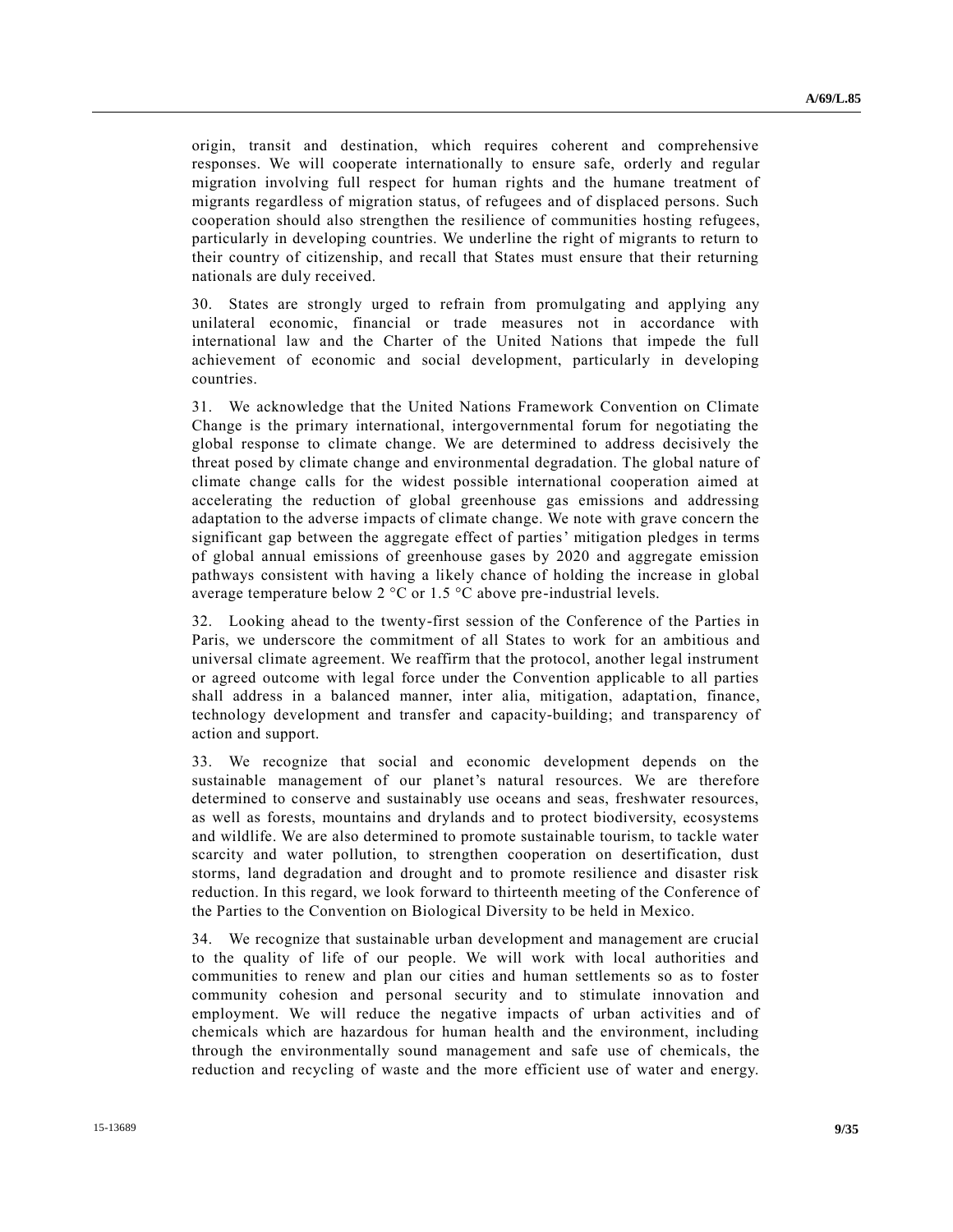And we will work to minimize the impact of cities on the global climate system. We will also take account of population trends and projections in our national rural and urban development strategies and policies. We look forward to the upcoming United Nations Conference on Housing and Sustainable Urban Development to be held in Quito.

35. Sustainable development cannot be realized without peace and security; and peace and security will be at risk without sustainable development. The new Agenda recognizes the need to build peaceful, just and inclusive societies that provide equal access to justice and that are based on respect for human rights (including the right to development), on effective rule of law and good governance at all levels and on transparent, effective and accountable institutions. Factors which give rise to violence, insecurity and injustice, such as inequality, corruption, poor governance and illicit financial and arms flows, are addressed in the Agenda. We must redouble our efforts to resolve or prevent conflict and to support post-conflict countries, including through ensuring that women have a role in peacebuilding and State building. We call for further effective measures and actions to be taken, in conformity with international law, to remove the obstacles to the full realization of the right of self-determination of peoples living under colonial and foreign occupation, which continue to adversely affect their economic and social development as well as their environment.

36. We pledge to foster intercultural understanding, tolerance, mutual respect and an ethic of global citizenship and shared responsibility. We acknowledge the natural and cultural diversity of the world and recognize that all cultures and civilizations can contribute to, and are crucial enablers of, sustainable development.

37. Sport is also an important enabler of sustainable development. We recognize the growing contribution of sport to the realization of development and peace in its promotion of tolerance and respect and the contributions it makes to the empowerment of women and of young people, individuals and communities as well as to health, education and social inclusion objectives.

38. We reaffirm, in accordance with the Charter of the United Nations, the need to respect the territorial integrity and political independence of States.

#### **Means of implementation**

39. The scale and ambition of the new Agenda requires a revitalized Global Partnership to ensure its implementation. We fully commit to this. This Partnership will work in a spirit of global solidarity, in particular solidarity with the poorest and with people in vulnerable situations. It will facilitate an intensive global engagement in support of implementation of all the Goals and targets, bringing together Governments, the private sector, civil society, the United Nations system and other actors and mobilizing all available resources.

40. The means of implementation targets under Goal 17 and under each Sustainable Development Goal are key to realizing our Agenda and are of equal importance with the other Goals and targets. The Agenda, including the Sustainable Development Goals, can be met within the framework of a revitalized Global Partnership for Sustainable Development, supported by the concrete policies and actions as outlined in the outcome document of the Third International Conference on Financing for Development, held in Addis Ababa from 13 to 16 July 2015. We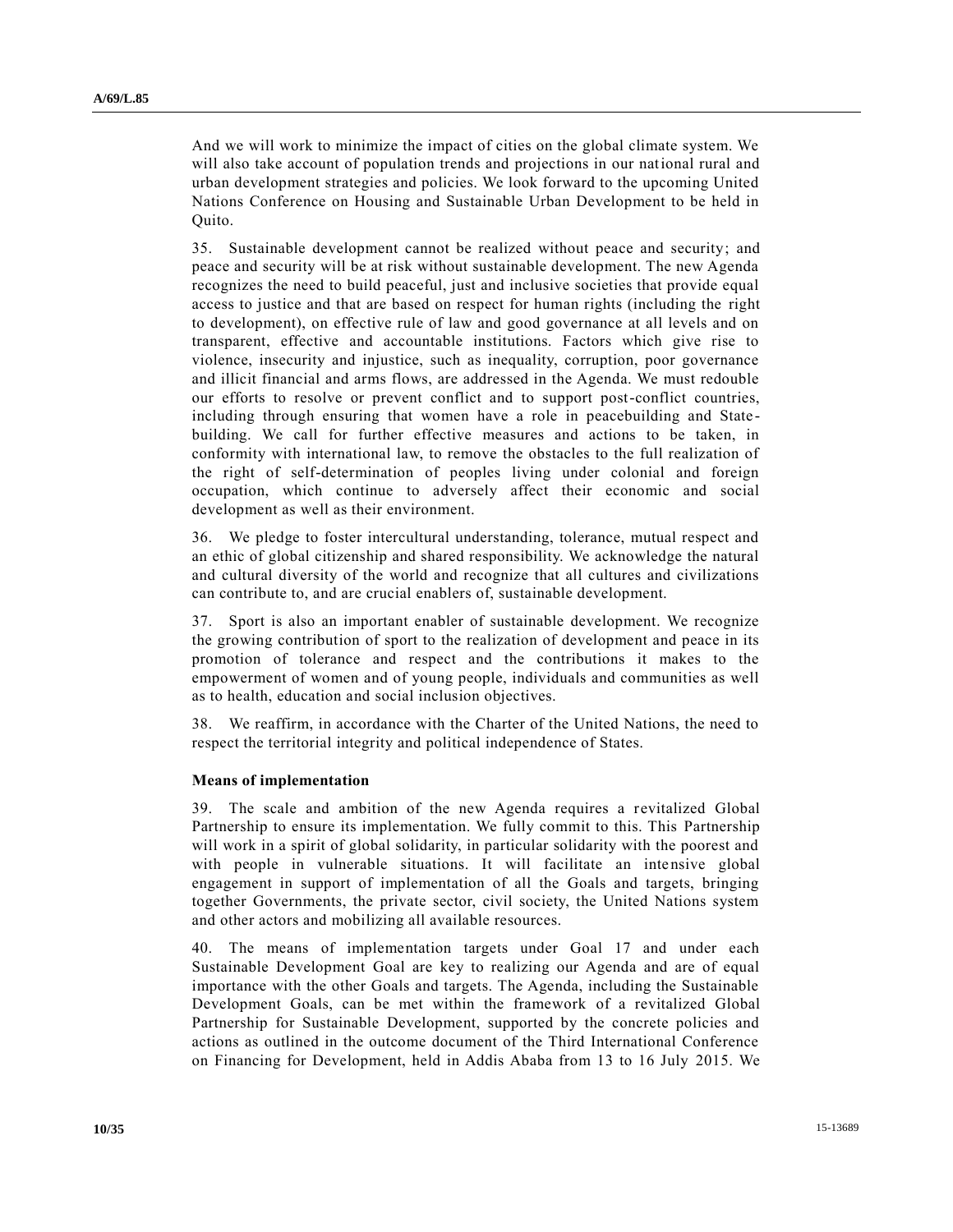welcome the endorsement by the General Assembly of the Addis Ababa Action Agenda, which is an integral part of the 2030 Agenda for Sustainable Development. We recognize that the full implementation of the Addis Ababa Action Agenda is critical for the realization of the Sustainable Development Goals and targets.

41. We recognize that each country has primary responsibility for its own economic and social development. The new Agenda deals with the means required for implementation of the Goals and targets. We recognize that these will include the mobilization of financial resources as well as capacity-building and the transfer of environmentally sound technologies to developing countries on favourable terms, including on concessional and preferential terms, as mutually agreed. Public finance, both domestic and international, will play a vital role in providing essential services and public goods and in catalysing other sources of finance. We acknowledge the role of the diverse private sector, ranging from micro-enterprises to cooperatives to multinationals, and that of civil society organizations and philanthropic organizations in the implementation of the new Agenda.

42. We support the implementation of relevant strategies and programmes of action, including the Istanbul Declaration and Programme of Action, the SIDS Accelerated Modalities of Action (SAMOA) Pathway and the Vienna Programme of Action for Landlocked Developing Countries for the Decade 2014-2024, and reaffirm the importance of supporting the African Union's Agenda 2063 and the programme of the New Partnership for Africa's Development, all of which are integral to the new Agenda. We recognize the major challenge to the achievement of durable peace and sustainable development in countries in conflict and post-conflict situations.

43. We emphasize that international public finance plays an important role in complementing the efforts of countries to mobilize public resources domestically, especially in the poorest and most vulnerable countries with limited domestic resources. An important use of international public finance, including official development assistance (ODA), is to catalyse additional resource mobilization from other sources, public and private. ODA providers reaffirm their respective commitments, including the commitment by many developed countries to achieve the target of 0.7 per cent of gross national income for official development assistance (ODA/GNI) to developing countries and 0.15 per cent to 0.2 per cent of ODA/GNI to least developed countries.

44. We acknowledge the importance for international financial institutions to support, in line with their mandates, the policy space of each country, in particular developing countries. We recommit to broadening and strengthening the voice and participation of developing countries — including African countries, least developed countries, landlocked developing countries, small island developing States and middle-income countries — in international economic decision-making, norm-setting and global economic governance.

45. We acknowledge also the essential role of national parliaments through their enactment of legislation and adoption of budgets and their role in ensuring accountability for the effective implementation of our commitments. Governments and public institutions will also work closely on implementation with regional and local authorities, subregional institutions, international institutions, academia, philanthropic organizations, volunteer groups and others.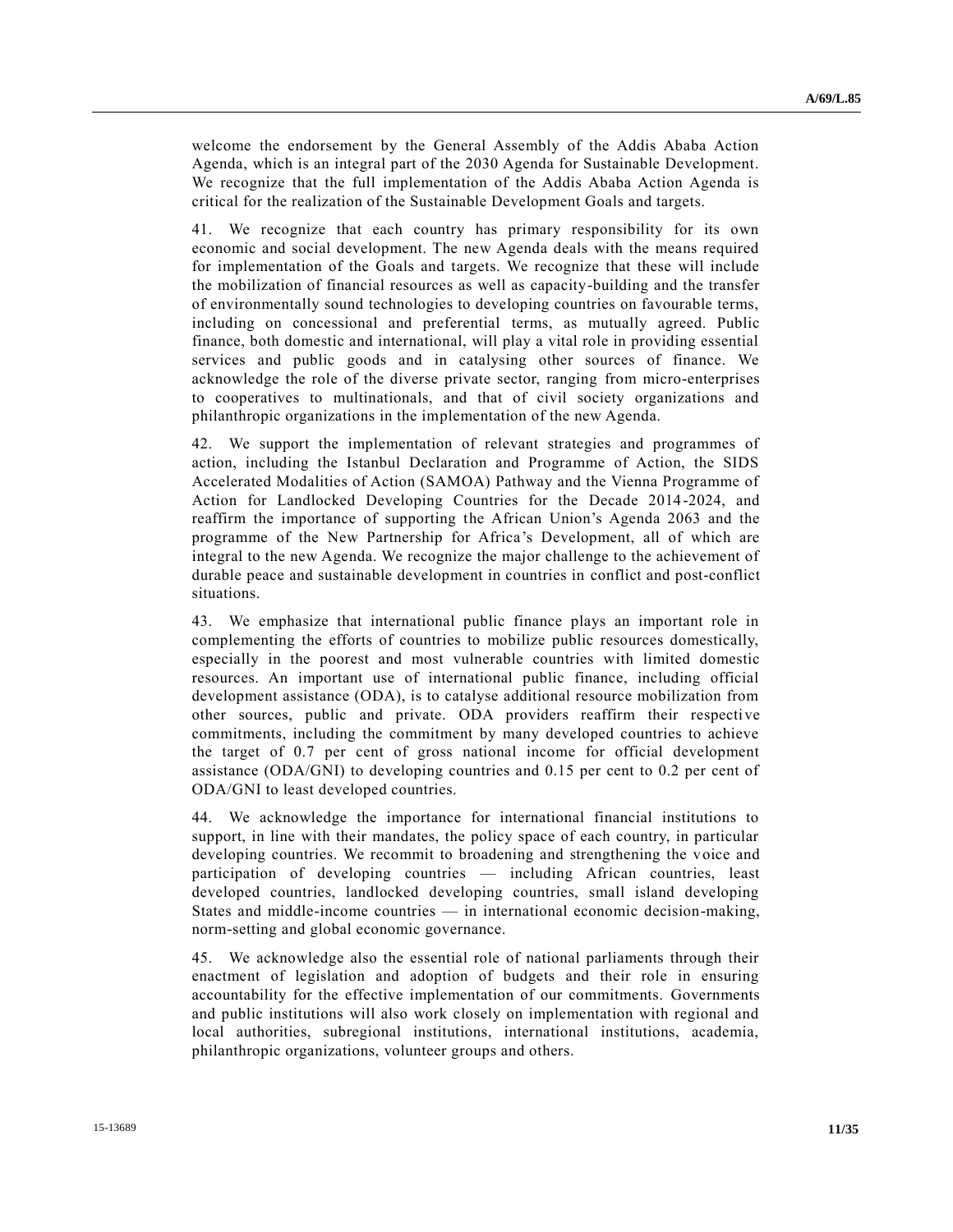46. We underline the important role and comparative advantage of an adequately resourced, relevant, coherent, efficient and effective United Nations system in supporting the achievement of the Sustainable Development Goals and sustainable development. While stressing the importance of strengthened national ownership and leadership at the country level, we express our support for the ongoing dialogue in the Economic and Social Council on the longer-term positioning of the United Nations development system in the context of this Agenda.

#### **Follow-up and review**

47. Our Governments have the primary responsibility for follow-up and review, at the national, regional and global levels, in relation to the progress made in implementing the Goals and targets over the coming 15 years. To support accountability to our citizens, we will provide for systematic follow-up and review at the various levels, as set out in this Agenda and the Addis Ababa Action Agenda. The high-level political forum under the auspices of the General Assembly and the Economic and Social Council will have the central role in overseeing follow-up and review at the global level.

48. Indicators are being developed to assist this work. Quality, accessible, timely and reliable disaggregated data will be needed to help with the measurement of progress and to ensure that no one is left behind. Such data is key to decisionmaking. Data and information from existing reporting mechanisms should be used where possible. We agree to intensify our efforts to strengthen statistical capacities in developing countries, particularly African countries, least developed countries, landlocked developing countries, small island developing States and middle -income countries. We are committed to developing broader measures of progress to complement gross domestic product.

#### **A call for action to change our world**

49. Seventy years ago, an earlier generation of world leaders came together to create the United Nations. From the ashes of war and division they fashioned this Organization and the values of peace, dialogue and international cooperation which underpin it. The supreme embodiment of those values is the Charter of the United Nations.

50. Today we are also taking a decision of great historic significance. We resolve to build a better future for all people, including the millions who have been denied the chance to lead decent, dignified and rewarding lives and to achieve their full human potential. We can be the first generation to succeed in ending poverty; just as we may be the last to have a chance of saving the planet. The world will be a better place in 2030 if we succeed in our objectives.

51. What we are announcing today — an Agenda for global action for the next 15 years — is a charter for people and planet in the twenty-first century. Children and young women and men are critical agents of change and will find in the new Goals a platform to channel their infinite capacities for activism into the creation of a better world.

52. "We the peoples" are the celebrated opening words of the Charter of the United Nations. It is "we the peoples" who are embarking today on the road to 2030. Our journey will involve Governments as well as parliaments, the United Nations system and other international institutions, local authorities, indigenous peoples, civil society, business and the private sector, the scientific and academic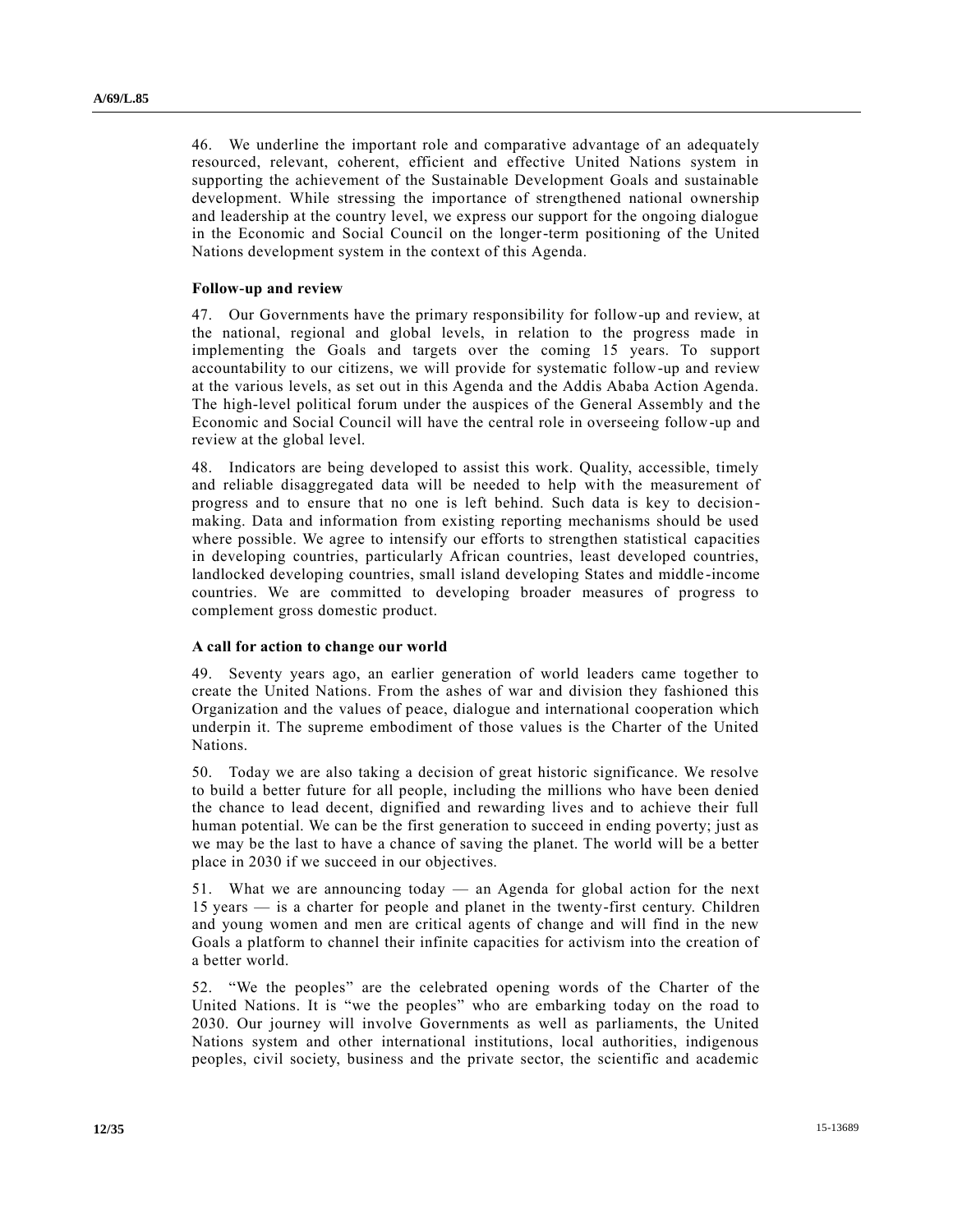community — and all people. Millions have already engaged with, and will own, this Agenda. It is an Agenda of the people, by the people, and for the people — and this, we believe, will ensure its success.

53. The future of humanity and of our planet lies in our hands. It lies also in the hands of today's younger generation who will pass the torch to future generations. We have mapped the road to sustainable development; it will be for all of us to ensure that the journey is successful and its gains irreversible.

# **Sustainable Development Goals and targets**

54. Following an inclusive process of intergovernmental negotiations, and based on the proposal of the Open Working Group on Sustainable Development Goals, <sup>1</sup> which includes a chapeau contextualizing the latter, set out below are the Goals an d targets which we have agreed.

55. The Sustainable Development Goals and targets are integrated and indivisible, global in nature and universally applicable, taking into account different national realities, capacities and levels of development and respecting national policies and priorities. Targets are defined as aspirational and global, with each Government setting its own national targets guided by the global level of ambition but taking into account national circumstances. Each Government will also decide how these aspirational and global targets should be incorporated into national planning processes, policies and strategies. It is important to recognize the link between sustainable development and other relevant ongoing processes in the economic, social and environmental fields.

56. In deciding upon these Goals and targets, we recognize that each country faces specific challenges to achieve sustainable development, and we underscore the special challenges facing the most vulnerable countries and, in particular, African countries, least developed countries, landlocked developing countries and small island developing States, as well as the specific challenges facing the middleincome countries. Countries in situations of conflict also need special attention.

57. We recognize that baseline data for several of the targets remains unavailable, and we call for increased support for strengthening data collection and capacitybuilding in Member States, to develop national and global baselines where they do not yet exist. We commit to addressing this gap in data collection so as to better inform the measurement of progress, in particular for those targets below which do not have clear numerical targets.

58. We encourage ongoing efforts by States in other forums to address key issues which pose potential challenges to the implementation of our Agenda, and we respect the independent mandates of those processes. We intend that the Agenda and its implementation would support, and be without prejudice to, those other processes and the decisions taken therein.

59. We recognize that there are different approaches, visions, models and tools available to each country, in accordance with its national circumstances and priorities, to achieve sustainable development; and we reaffirm that planet Earth and its ecosystems are our common home and that "Mother Earth" is a common expression in a number of countries and regions.

**\_\_\_\_\_\_\_\_\_\_\_\_\_\_\_\_\_\_**

<sup>1</sup> Contained in the report of the Open Working Group of the General Assembly on Sustainable Development Goals [\(A/68/970](http://undocs.org/A/68/970) and Corr.1; see als[o A/68/970/Add.1\)](http://undocs.org/A/68/970/Add.1).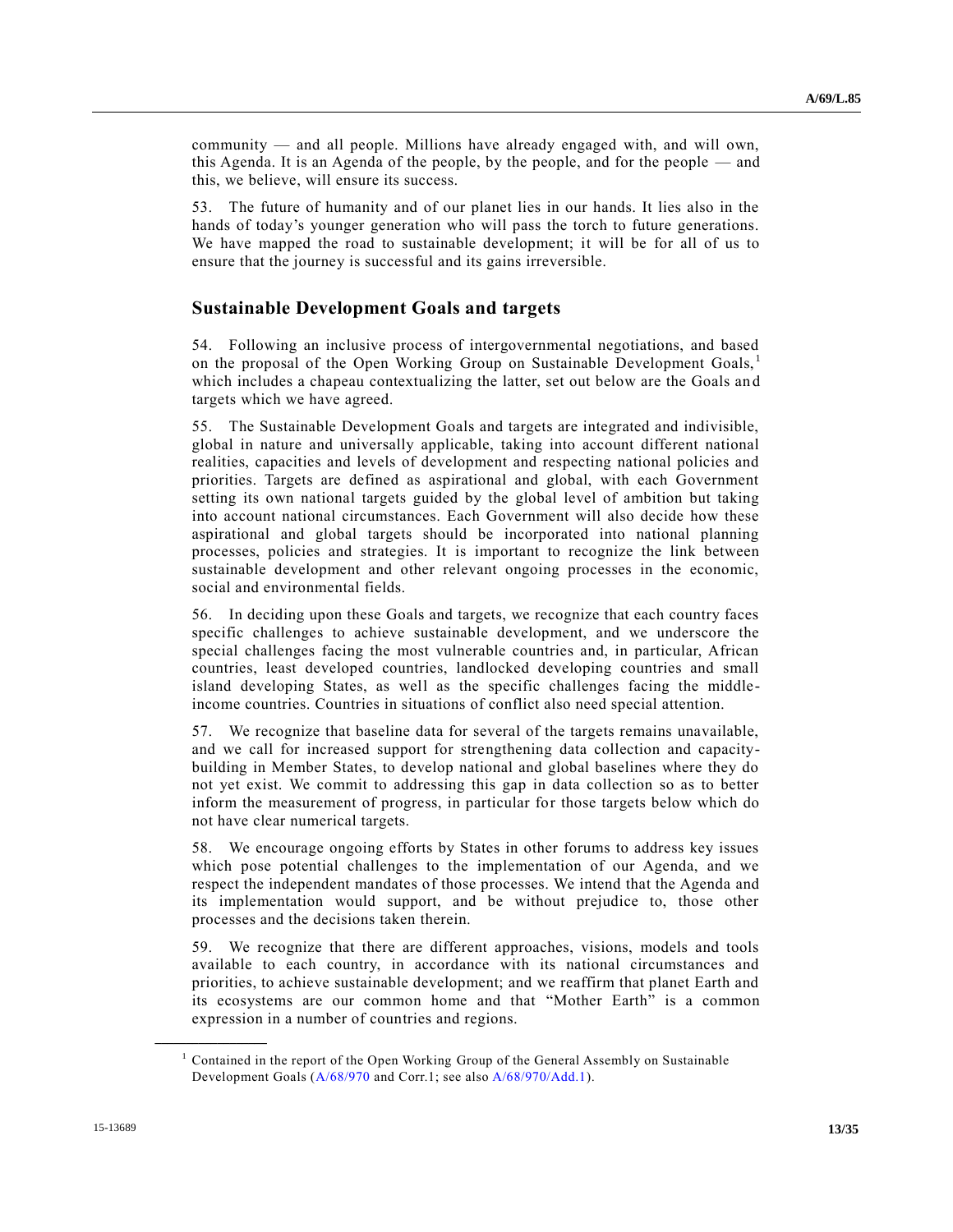| Goal 1. End poverty in all its forms everywhere                                                                                                                                                             |
|-------------------------------------------------------------------------------------------------------------------------------------------------------------------------------------------------------------|
| Goal 2. End hunger, achieve food security and improved nutrition and<br>promote sustainable agriculture                                                                                                     |
| Goal 3. Ensure healthy lives and promote well-being for all at all ages                                                                                                                                     |
| Goal 4. Ensure inclusive and equitable quality education and promote<br>lifelong learning opportunities for all                                                                                             |
| Goal 5. Achieve gender equality and empower all women and girls                                                                                                                                             |
| Goal 6. Ensure availability and sustainable management of water and<br>sanitation for all                                                                                                                   |
| Goal 7. Ensure access to affordable, reliable, sustainable and modern<br>energy for all                                                                                                                     |
| Goal 8. Promote sustained, inclusive and sustainable economic growth,<br>full and productive employment and decent work for all                                                                             |
| Goal 9. Build resilient infrastructure, promote inclusive and sustainable<br>industrialization and foster innovation                                                                                        |
| Goal 10. Reduce inequality within and among countries                                                                                                                                                       |
| Goal 11. Make cities and human settlements inclusive, safe, resilient and<br>sustainable                                                                                                                    |
| Goal 12. Ensure sustainable consumption and production patterns                                                                                                                                             |
| Goal 13. Take urgent action to combat climate change and its impacts*                                                                                                                                       |
| Goal 14. Conserve and sustainably use the oceans, seas and marine<br>resources for sustainable development                                                                                                  |
| Goal 15. Protect, restore and promote sustainable use of terrestrial<br>ecosystems, sustainably manage forests, combat desertification, and halt<br>and reverse land degradation and halt biodiversity loss |
| Goal 16. Promote peaceful and inclusive societies for sustainable<br>development, provide access to justice for all and build effective,<br>accountable and inclusive institutions at all levels            |
| Goal 17. Strengthen the means of implementation and revitalize the<br>Global Partnership for Sustainable Development                                                                                        |
| * Acknowledging that the United Nations Framework Convention on Climate<br>Change is the primary international, intergovernmental forum for negotiating<br>the global response to climate change.           |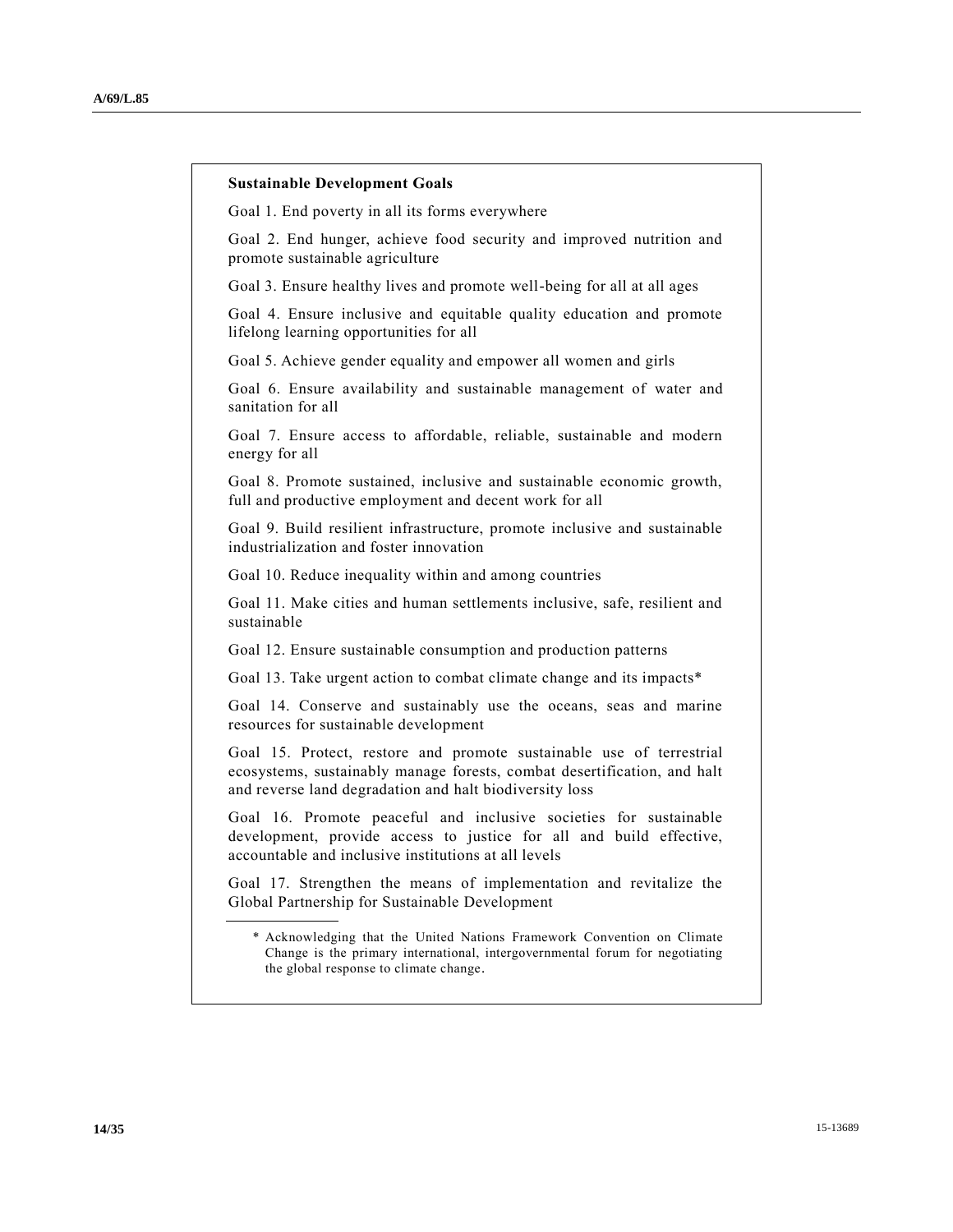## **Goal 1. End poverty in all its forms everywhere**

1.1 By 2030, eradicate extreme poverty for all people everywhere, currently measured as people living on less than \$1.25 a day

1.2 By 2030, reduce at least by half the proportion of men, women and children of all ages living in poverty in all its dimensions according to national definitions

1.3 Implement nationally appropriate social protection systems and measures for all, including floors, and by 2030 achieve substantial coverage of the poor and the vulnerable

1.4 By 2030, ensure that all men and women, in particular the poor and the vulnerable, have equal rights to economic resources, as well as access to basic services, ownership and control over land and other forms of property, inheritance, natural resources, appropriate new technology and financial services, including microfinance

1.5 By 2030, build the resilience of the poor and those in vulnerable situations and reduce their exposure and vulnerability to climate-related extreme events and other economic, social and environmental shocks and disasters

1.a Ensure significant mobilization of resources from a variety of sources, including through enhanced development cooperation, in order to provide adequate and predictable means for developing countries, in particular least developed countries, to implement programmes and policies to end poverty in all its dimensions

1.b Create sound policy frameworks at the national, regional and international levels, based on pro-poor and gender-sensitive development strategies, to support accelerated investment in poverty eradication actions

# **Goal 2. End hunger, achieve food security and improved nutrition and promote sustainable agriculture**

2.1 By 2030, end hunger and ensure access by all people, in particular the poor and people in vulnerable situations, including infants, to safe, nutritious and sufficient food all year round

2.2 By 2030, end all forms of malnutrition, including achieving, by 2025, the internationally agreed targets on stunting and wasting in children under 5 years of age, and address the nutritional needs of adolescent girls, pregnant and lactating women and older persons

2.3 By 2030, double the agricultural productivity and incomes of small-scale food producers, in particular women, indigenous peoples, family farmers, pastoralists and fishers, including through secure and equal access to land, other productive resources and inputs, knowledge, financial services, markets and opportunities for value addition and non-farm employment

2.4 By 2030, ensure sustainable food production systems and implement resilient agricultural practices that increase productivity and production, that help maintain ecosystems, that strengthen capacity for adaptation to climate change, extreme weather, drought, flooding and other disasters and that progressively improve land and soil quality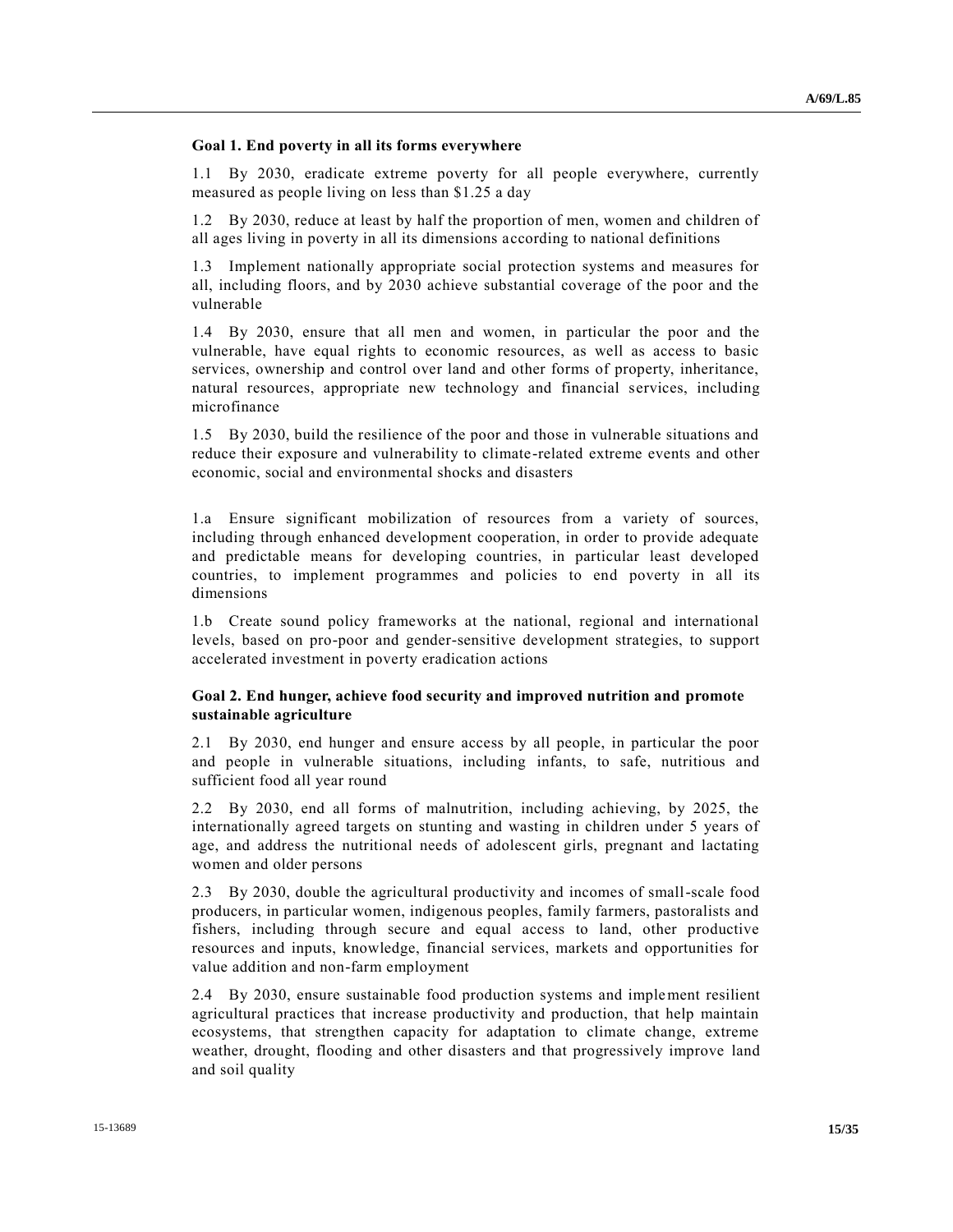2.5 By 2020, maintain the genetic diversity of seeds, cultivated plants and farmed and domesticated animals and their related wild species, including through soundly managed and diversified seed and plant banks at the national, regional and international levels, and promote access to and fair and equitable sharing of benefits arising from the utilization of genetic resources and associated traditional knowledge, as internationally agreed

2.a Increase investment, including through enhanced international cooperation, in rural infrastructure, agricultural research and extension services, technology development and plant and livestock gene banks in order to enhance agricultural productive capacity in developing countries, in particular least developed countries

2.b Correct and prevent trade restrictions and distortions in world agricultural markets, including through the parallel elimination of all forms of agricultural export subsidies and all export measures with equivalent effect, in accordance with the mandate of the Doha Development Round

2.c Adopt measures to ensure the proper functioning of food commodity markets and their derivatives and facilitate timely access to market information, including on food reserves, in order to help limit extreme food price volatility

#### **Goal 3. Ensure healthy lives and promote well-being for all at all ages**

3.1 By 2030, reduce the global maternal mortality ratio to less than 70 per 100,000 live births

3.2 By 2030, end preventable deaths of newborns and children under 5 years of age, with all countries aiming to reduce neonatal mortality to at least as low as 12 per 1,000 live births and under-5 mortality to at least as low as 25 per 1,000 live births

3.3 By 2030, end the epidemics of AIDS, tuberculosis, malaria and neglected tropical diseases and combat hepatitis, water-borne diseases and other communicable diseases

3.4 By 2030, reduce by one third premature mortality from non-communicable diseases through prevention and treatment and promote mental health and wellbeing

3.5 Strengthen the prevention and treatment of substance abuse, including narcotic drug abuse and harmful use of alcohol

3.6 By 2020, halve the number of global deaths and injuries from road traffic accidents

3.7 By 2030, ensure universal access to sexual and reproductive health-care services, including for family planning, information and education, and the integration of reproductive health into national strategies and programmes

3.8 Achieve universal health coverage, including financial risk protection, access to quality essential health-care services and access to safe, effective, quality and affordable essential medicines and vaccines for all

3.9 By 2030, substantially reduce the number of deaths and illnesses from hazardous chemicals and air, water and soil pollution and contamination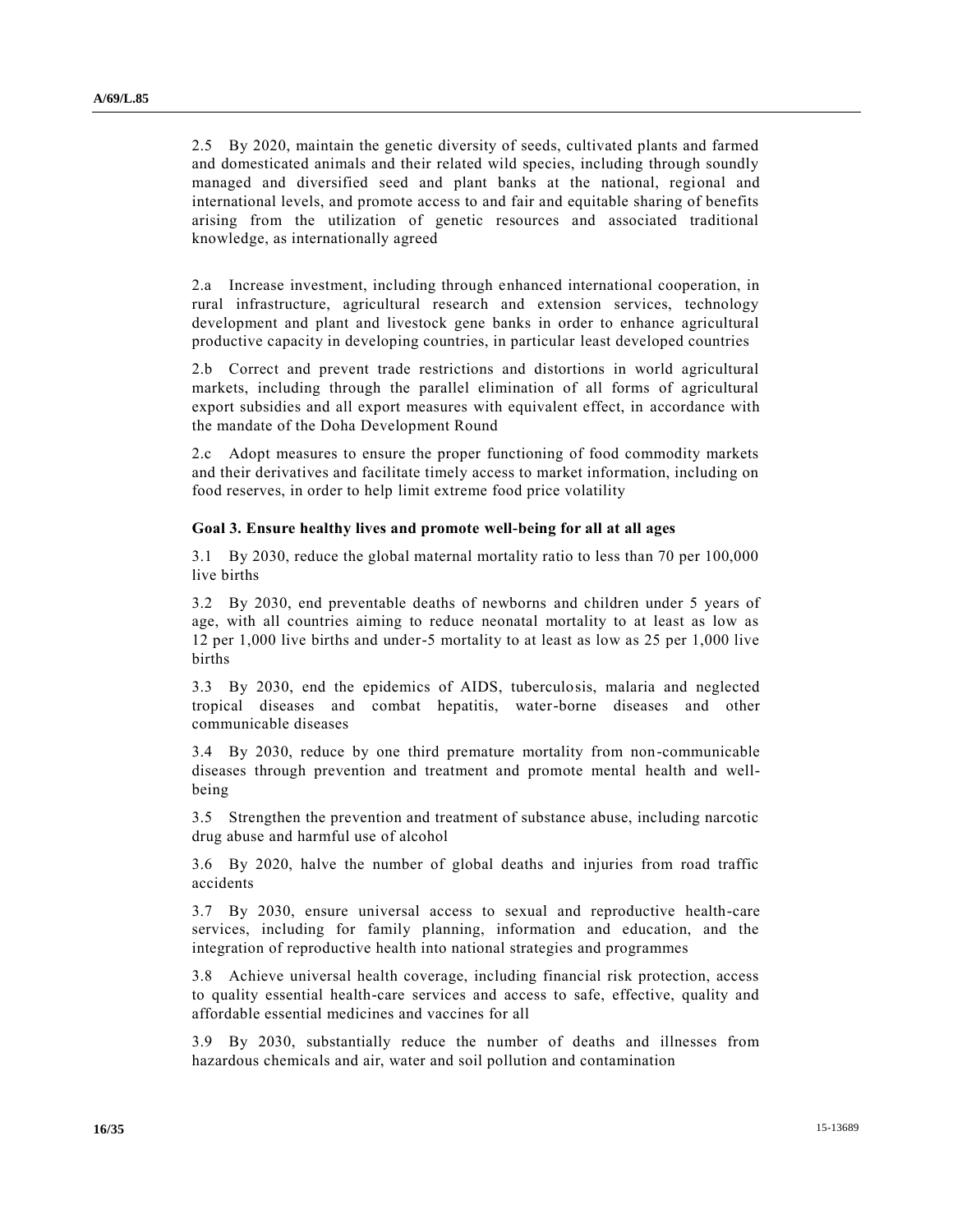3.a Strengthen the implementation of the World Health Organization Framework Convention on Tobacco Control in all countries, as appropriate

3.b Support the research and development of vaccines and medicines for the communicable and non-communicable diseases that primarily affect developing countries, provide access to affordable essential medicines and vaccines, in accordance with the Doha Declaration on the TRIPS Agreement and Public Health, which affirms the right of developing countries to use to the full the provisions in the Agreement on Trade-Related Aspects of Intellectual Property Rights regarding flexibilities to protect public health, and, in particular, provide access to medicines for all

3.c Substantially increase health financing and the recruitment, development, training and retention of the health workforce in developing countries, especially in least developed countries and small island developing States

3.d Strengthen the capacity of all countries, in particular developing countries, for early warning, risk reduction and management of national and global health risks

## **Goal 4. Ensure inclusive and equitable quality education and promote lifelong learning opportunities for all**

4.1 By 2030, ensure that all girls and boys complete free, equitable and quality primary and secondary education leading to relevant and effective learning outcomes

4.2 By 2030, ensure that all girls and boys have access to quality early childhood development, care and pre-primary education so that they are ready for primary education

4.3 By 2030, ensure equal access for all women and men to affordable and quality technical, vocational and tertiary education, including university

4.4 By 2030, substantially increase the number of youth and adults who have relevant skills, including technical and vocational skills, for employment, decent jobs and entrepreneurship

4.5 By 2030, eliminate gender disparities in education and ensure equal access to all levels of education and vocational training for the vulnerable, including persons with disabilities, indigenous peoples and children in vulnerable situations

4.6 By 2030, ensure that all youth and a substantial proportion of adults, both men and women, achieve literacy and numeracy

4.7 By 2030, ensure that all learners acquire the knowledge and skills needed to promote sustainable development, including, among others, through education for sustainable development and sustainable lifestyles, human rights, gender equality, promotion of a culture of peace and non-violence, global citizenship and appreciation of cultural diversity and of culture's contribution to sustainable development

4.a Build and upgrade education facilities that are child, disability and gender sensitive and provide safe, non-violent, inclusive and effective learning environments for all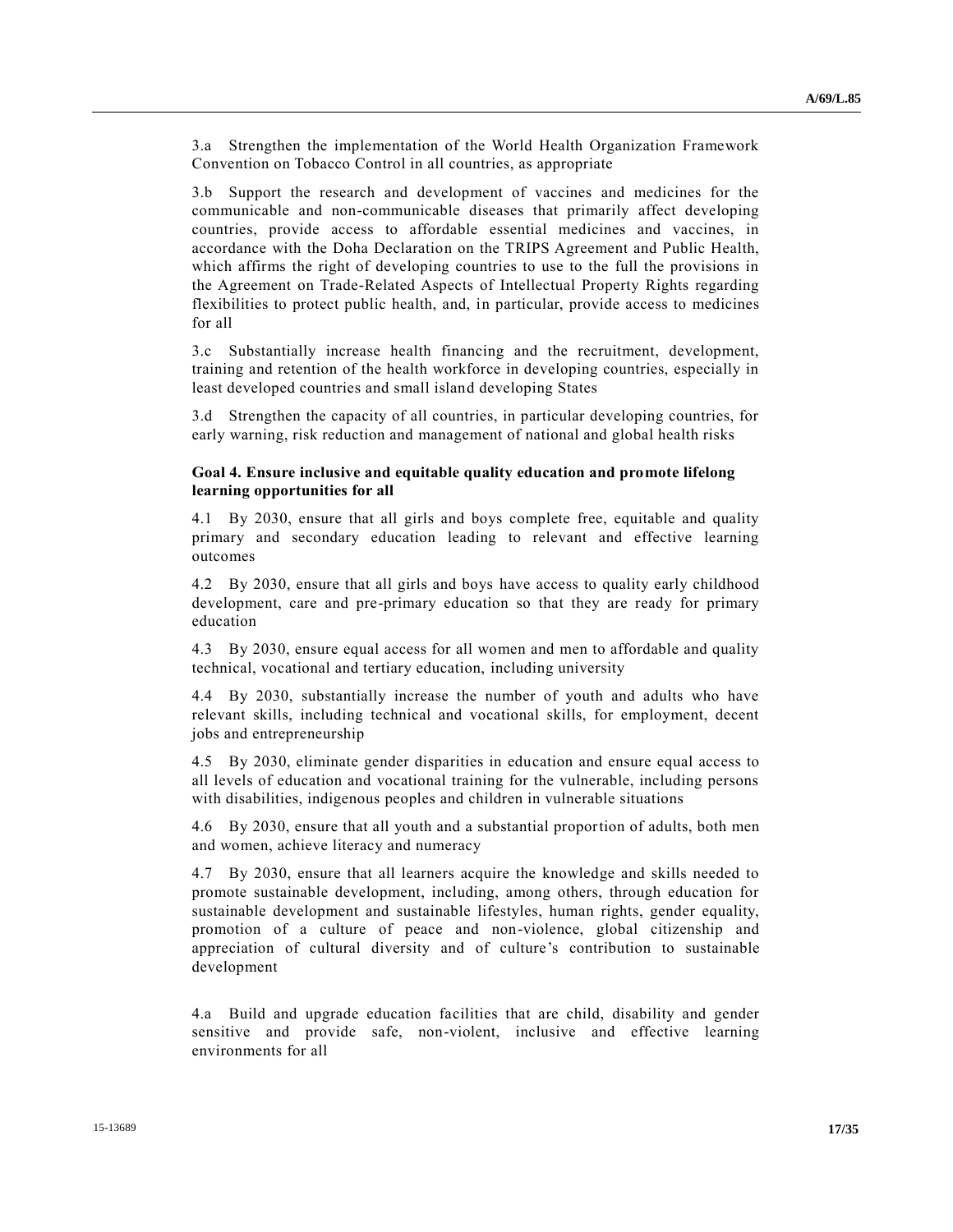4.b By 2020, substantially expand globally the number of scholarships available to developing countries, in particular least developed countries, small island developing States and African countries, for enrolment in higher education, including vocational training and information and communications technology, technical, engineering and scientific programmes, in developed countries and other developing countries

4.c By 2030, substantially increase the supply of qualified teachers, including through international cooperation for teacher training in developing countries, especially least developed countries and small island developing States

## **Goal 5. Achieve gender equality and empower all women and girls**

5.1 End all forms of discrimination against all women and girls everywhere

5.2 Eliminate all forms of violence against all women and girls in the public and private spheres, including trafficking and sexual and other types of exploitation

5.3 Eliminate all harmful practices, such as child, early and forced marriage and female genital mutilation

5.4 Recognize and value unpaid care and domestic work through the provision of public services, infrastructure and social protection policies and the promotion of shared responsibility within the household and the family as nationally appropriate

5.5 Ensure women's full and effective participation and equal opportunities for leadership at all levels of decision-making in political, economic and public life

5.6 Ensure universal access to sexual and reproductive health and reproductive rights as agreed in accordance with the Programme of Action of the International Conference on Population and Development and the Beijing Platform for Action and the outcome documents of their review conferences

5.a Undertake reforms to give women equal rights to economic resources, as well as access to ownership and control over land and other forms of property, financial services, inheritance and natural resources, in accordance with national laws

5.b Enhance the use of enabling technology, in particular information and communications technology, to promote the empowerment of women

5.c Adopt and strengthen sound policies and enforceable legislation for the promotion of gender equality and the empowerment of all women and girls at all levels

## **Goal 6. Ensure availability and sustainable management of water and sanitation for all**

6.1 By 2030, achieve universal and equitable access to safe and affordable drinking water for all

6.2 By 2030, achieve access to adequate and equitable sanitation and hygiene for all and end open defecation, paying special attention to the needs of women and girls and those in vulnerable situations

6.3 By 2030, improve water quality by reducing pollution, eliminating dumping and minimizing release of hazardous chemicals and materials, halving the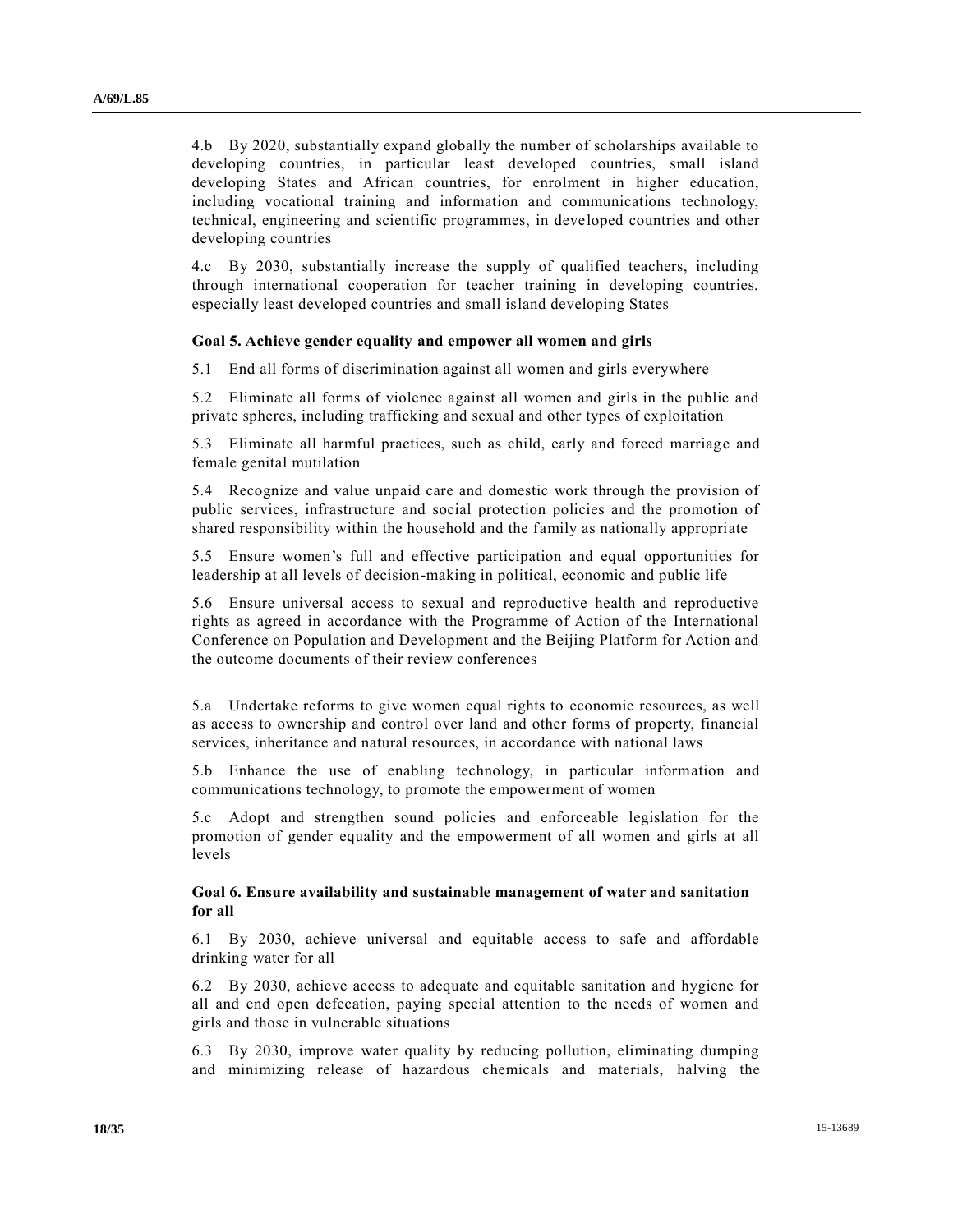proportion of untreated wastewater and substantially increasing recycling and safe reuse globally

6.4 By 2030, substantially increase water-use efficiency across all sectors and ensure sustainable withdrawals and supply of freshwater to address water scarcity and substantially reduce the number of people suffering from water scarcity

6.5 By 2030, implement integrated water resources management at all levels, including through transboundary cooperation as appropriate

6.6 By 2020, protect and restore water-related ecosystems, including mountains, forests, wetlands, rivers, aquifers and lakes

6.a By 2030, expand international cooperation and capacity-building support to developing countries in water- and sanitation-related activities and programmes, including water harvesting, desalination, water efficiency, wastewater treatment, recycling and reuse technologies

6.b Support and strengthen the participation of local communities in improving water and sanitation management

## **Goal 7. Ensure access to affordable, reliable, sustainable and modern energy for all**

7.1 By 2030, ensure universal access to affordable, reliable and modern energy services

7.2 By 2030, increase substantially the share of renewable energy in the global energy mix

7.3 By 2030, double the global rate of improvement in energy efficiency

7.a By 2030, enhance international cooperation to facilitate access to clean energy research and technology, including renewable energy, energy efficiency and advanced and cleaner fossil-fuel technology, and promote investment in energy infrastructure and clean energy technology

7.b By 2030, expand infrastructure and upgrade technology for supplying modern and sustainable energy services for all in developing countries, in particular le ast developed countries, small island developing States and landlocked developing countries, in accordance with their respective programmes of support

## **Goal 8. Promote sustained, inclusive and sustainable economic growth, full and productive employment and decent work for all**

8.1 Sustain per capita economic growth in accordance with national circumstances and, in particular, at least 7 per cent gross domestic product growth per annum in the least developed countries

8.2 Achieve higher levels of economic productivity through diversification, technological upgrading and innovation, including through a focus on high -value added and labour-intensive sectors

8.3 Promote development-oriented policies that support productive activities, decent job creation, entrepreneurship, creativity and innovation, and encourage the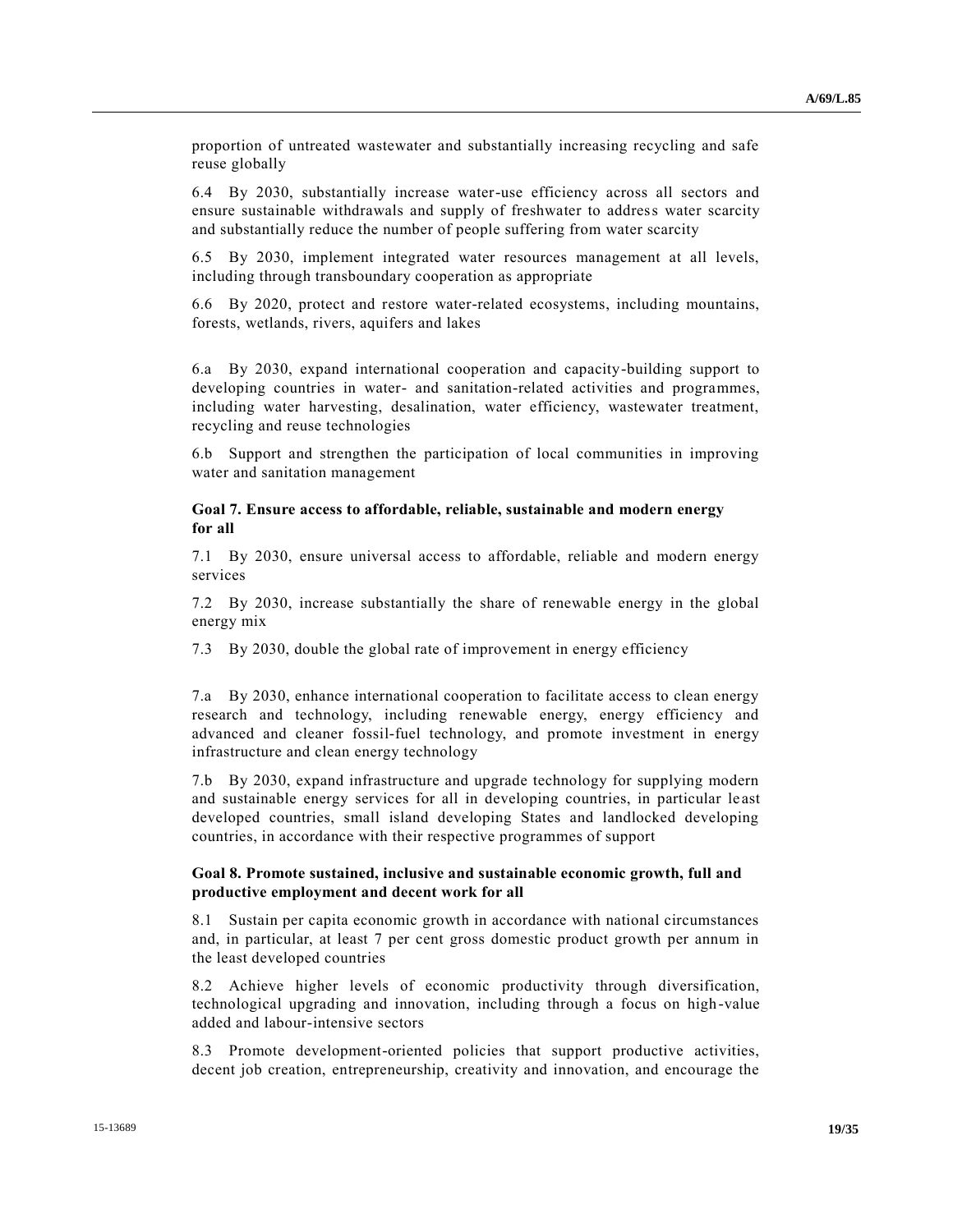formalization and growth of micro-, small- and medium-sized enterprises, including through access to financial services

8.4 Improve progressively, through 2030, global resource efficiency in consumption and production and endeavour to decouple economic growth from environmental degradation, in accordance with the 10-year framework of programmes on sustainable consumption and production, with developed countries taking the lead

8.5 By 2030, achieve full and productive employment and decent work for all women and men, including for young people and persons with disabilities, and equal pay for work of equal value

8.6 By 2020, substantially reduce the proportion of youth not in employment, education or training

8.7 Take immediate and effective measures to eradicate forced labour, end modern slavery and human trafficking and secure the prohibition and elimination of the worst forms of child labour, including recruitment and use of child soldiers, and by 2025 end child labour in all its forms

8.8 Protect labour rights and promote safe and secure working environments for all workers, including migrant workers, in particular women migrants, and those in precarious employment

8.9 By 2030, devise and implement policies to promote sustainable tourism that creates jobs and promotes local culture and products

8.10 Strengthen the capacity of domestic financial institutions to encourage and expand access to banking, insurance and financial services for all

8.a Increase Aid for Trade support for developing countries, in particular least developed countries, including through the Enhanced Integrated Framework for Trade-Related Technical Assistance to Least Developed Countries

8.b By 2020, develop and operationalize a global strategy for youth employment and implement the Global Jobs Pact of the International Labour Organization

## **Goal 9. Build resilient infrastructure, promote inclusive and sustainable industrialization and foster innovation**

9.1 Develop quality, reliable, sustainable and resilient infrastructure, including regional and transborder infrastructure, to support economic development and human well-being, with a focus on affordable and equitable access for all

9.2 Promote inclusive and sustainable industrialization and, by 2030, significantly raise industry's share of employment and gross domestic product, in line with national circumstances, and double its share in least developed countries

9.3 Increase the access of small-scale industrial and other enterprises, in particular in developing countries, to financial services, including affordable credit, and their integration into value chains and markets

9.4 By 2030, upgrade infrastructure and retrofit industries to make them sustainable, with increased resource-use efficiency and greater adoption of clean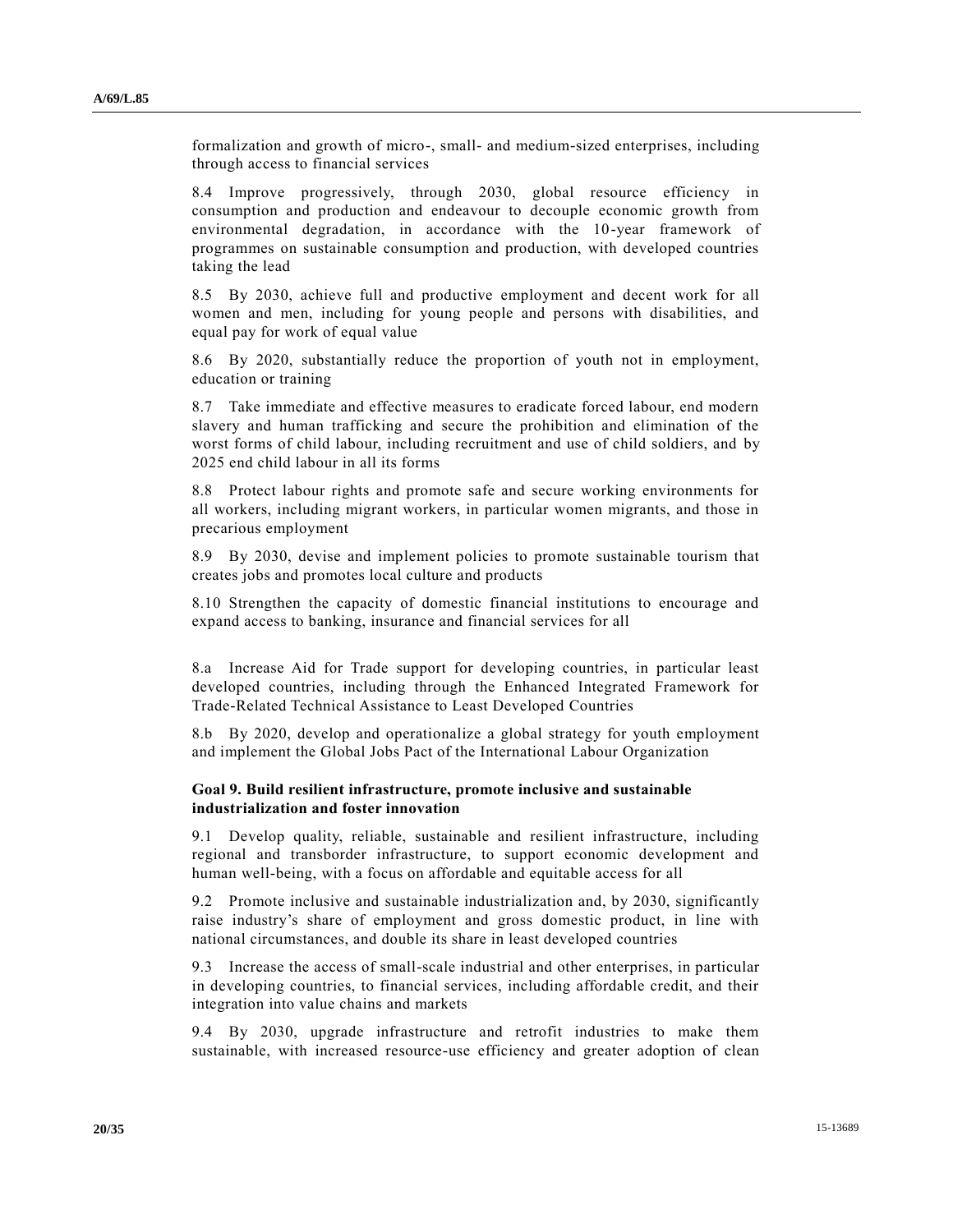and environmentally sound technologies and industrial processes, with all countries taking action in accordance with their respective capabilities

9.5 Enhance scientific research, upgrade the technological capabilities of industrial sectors in all countries, in particular developing countries, including, by 2030, encouraging innovation and substantially increasing the number of research and development workers per 1 million people and public and private research and development spending

9.a Facilitate sustainable and resilient infrastructure development in developing countries through enhanced financial, technological and technical support to African countries, least developed countries, landlocked developing countries and small island developing States

9.b Support domestic technology development, research and innovation in developing countries, including by ensuring a conducive policy environment for, inter alia, industrial diversification and value addition to commodities

9.c Significantly increase access to information and communications technology and strive to provide universal and affordable access to the Internet in least developed countries by 2020

#### **Goal 10. Reduce inequality within and among countries**

10.1 By 2030, progressively achieve and sustain income growth of the bottom 40 per cent of the population at a rate higher than the national average

10.2 By 2030, empower and promote the social, economic and political inclusion of all, irrespective of age, sex, disability, race, ethnicity, origin, religion or economic or other status

10.3 Ensure equal opportunity and reduce inequalities of outcome, including by eliminating discriminatory laws, policies and practices and promoting appropriate legislation, policies and action in this regard

10.4 Adopt policies, especially fiscal, wage and social protection policies, and progressively achieve greater equality

10.5 Improve the regulation and monitoring of global financial markets and institutions and strengthen the implementation of such regulations

10.6 Ensure enhanced representation and voice for developing countries in decision-making in global international economic and financial institutions in order to deliver more effective, credible, accountable and legitimate institutions

10.7 Facilitate orderly, safe, regular and responsible migration and mobility of people, including through the implementation of planned and well-managed migration policies

10.a Implement the principle of special and differential treatment for developing countries, in particular least developed countries, in accordance with World Trade Organization agreements

10.b Encourage official development assistance and financial flows, inc luding foreign direct investment, to States where the need is greatest, in particular least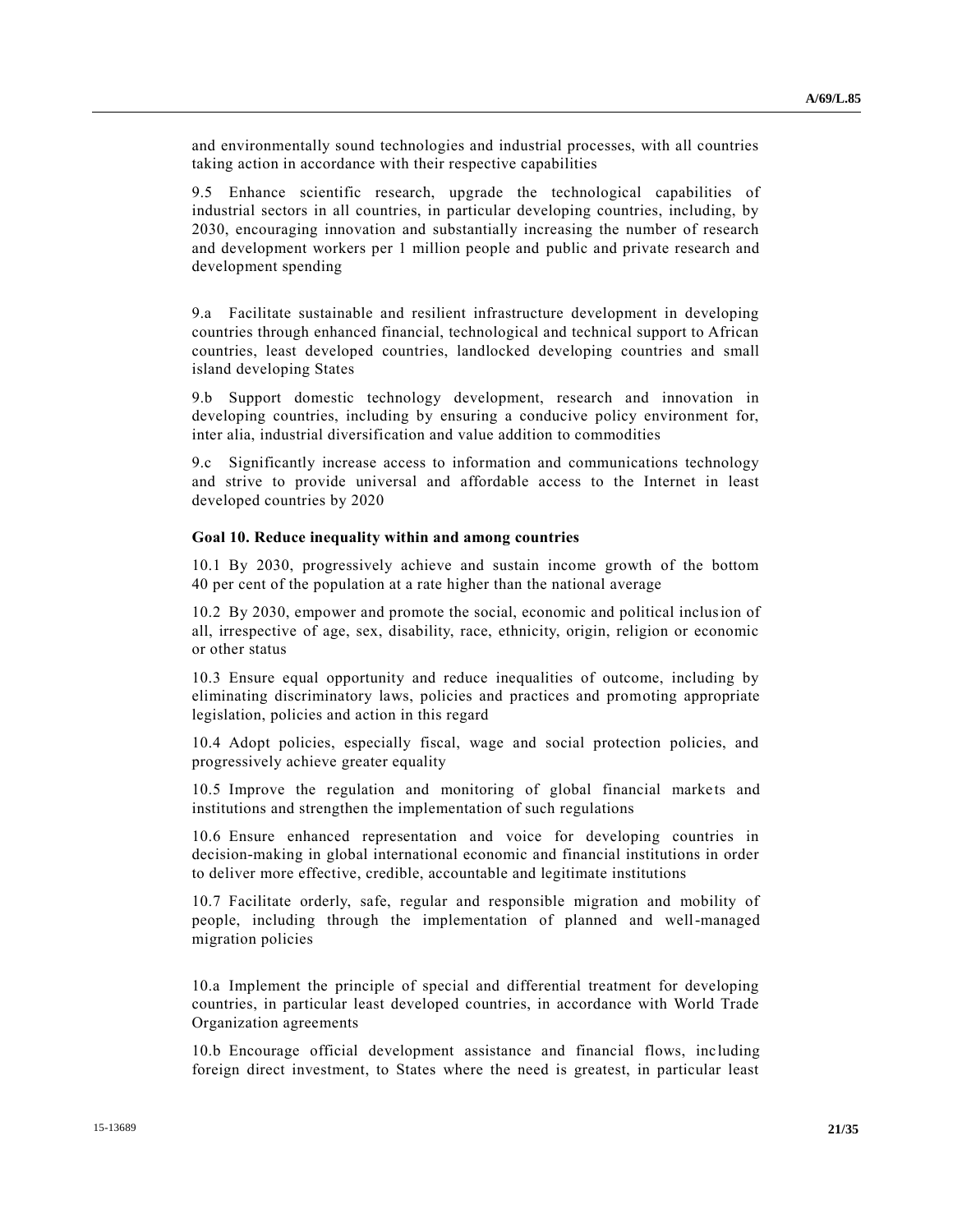developed countries, African countries, small island developing States and landlocked developing countries, in accordance with their national plans and programmes

10.c By 2030, reduce to less than 3 per cent the transaction costs of migrant remittances and eliminate remittance corridors with costs higher than 5 per cent

## **Goal 11. Make cities and human settlements inclusive, safe, resilient and sustainable**

11.1 By 2030, ensure access for all to adequate, safe and affordable housing and basic services and upgrade slums

11.2 By 2030, provide access to safe, affordable, accessible and sustainable transport systems for all, improving road safety, notably by expanding public transport, with special attention to the needs of those in vulnerable situations, women, children, persons with disabilities and older persons

11.3 By 2030, enhance inclusive and sustainable urbanization and capacity for participatory, integrated and sustainable human settlement planning and management in all countries

11.4 Strengthen efforts to protect and safeguard the world's cultural and natural heritage

11.5 By 2030, significantly reduce the number of deaths and the number of people affected and substantially decrease the direct economic losses relative to global gross domestic product caused by disasters, including water-related disasters, with a focus on protecting the poor and people in vulnerable situations

11.6 By 2030, reduce the adverse per capita environmental impact of cities, including by paying special attention to air quality and municipal and other waste management

11.7 By 2030, provide universal access to safe, inclusive and accessible, green and public spaces, in particular for women and children, older persons and persons with disabilities

11.a Support positive economic, social and environmental links between urban, peri-urban and rural areas by strengthening national and regional development planning

11.b By 2020, substantially increase the number of cities and human settlements adopting and implementing integrated policies and plans towards inclusion, resource efficiency, mitigation and adaptation to climate change, resilience to disasters, and develop and implement, in line with the Sendai Framework for Disaster Risk Reduction 2015-2030, holistic disaster risk management at all levels

11.c Support least developed countries, including through financial and technical assistance, in building sustainable and resilient buildings utilizing local materials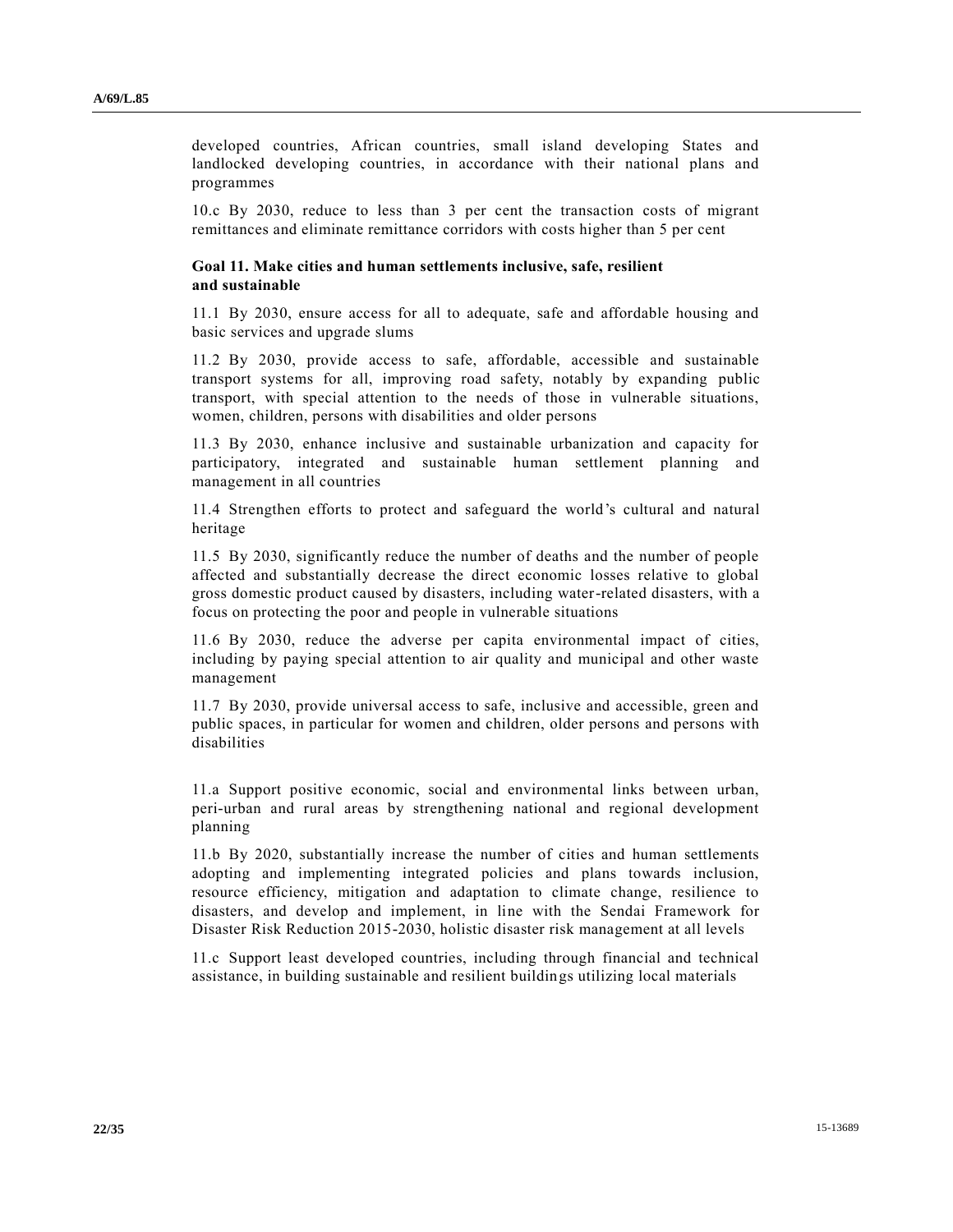## **Goal 12. Ensure sustainable consumption and production patterns**

12.1 Implement the 10-Year Framework of Programmes on Sustainable Consumption and Production Patterns, all countries taking action, with developed countries taking the lead, taking into account the development and capabilities of developing countries

12.2 By 2030, achieve the sustainable management and efficient use of natural resources

12.3 By 2030, halve per capita global food waste at the retail and consumer levels and reduce food losses along production and supply chains, including post-harvest losses

12.4 By 2020, achieve the environmentally sound management of chemicals and all wastes throughout their life cycle, in accordance with agreed international frameworks, and significantly reduce their release to air, water and soil in order to minimize their adverse impacts on human health and the environment

12.5 By 2030, substantially reduce waste generation through prevention, reduction, recycling and reuse

12.6 Encourage companies, especially large and transnational companies, to adopt sustainable practices and to integrate sustainability information into their reporting cycle

12.7 Promote public procurement practices that are sustainable, in accordance with national policies and priorities

12.8 By 2030, ensure that people everywhere have the relevant information and awareness for sustainable development and lifestyles in harmony with nature

12.a Support developing countries to strengthen their scientific and technological capacity to move towards more sustainable patterns of consumption and production

12.b Develop and implement tools to monitor sustainable development impacts for sustainable tourism that creates jobs and promotes local culture and products

12.c Rationalize inefficient fossil-fuel subsidies that encourage wasteful consumption by removing market distortions, in accordance with national circumstances, including by restructuring taxation and phasing out those harmful subsidies, where they exist, to reflect their environmental impacts, taking fully into account the specific needs and conditions of developing countries and minimizing the possible adverse impacts on their development in a manner that protects the poor and the affected communities

#### **Goal 13. Take urgent action to combat climate change and its impacts**\*

13.1 Strengthen resilience and adaptive capacity to climate-related hazards and natural disasters in all countries

13.2 Integrate climate change measures into national policies, strategies and planning

13.3 Improve education, awareness-raising and human and institutional capacity on climate change mitigation, adaptation, impact reduction and early warning

<sup>15-13689</sup> **23/35** \* Acknowledging that the United Nations Framework Convention on Climate Change is the primary international, intergovernmental forum for negotiating the global response to climate change.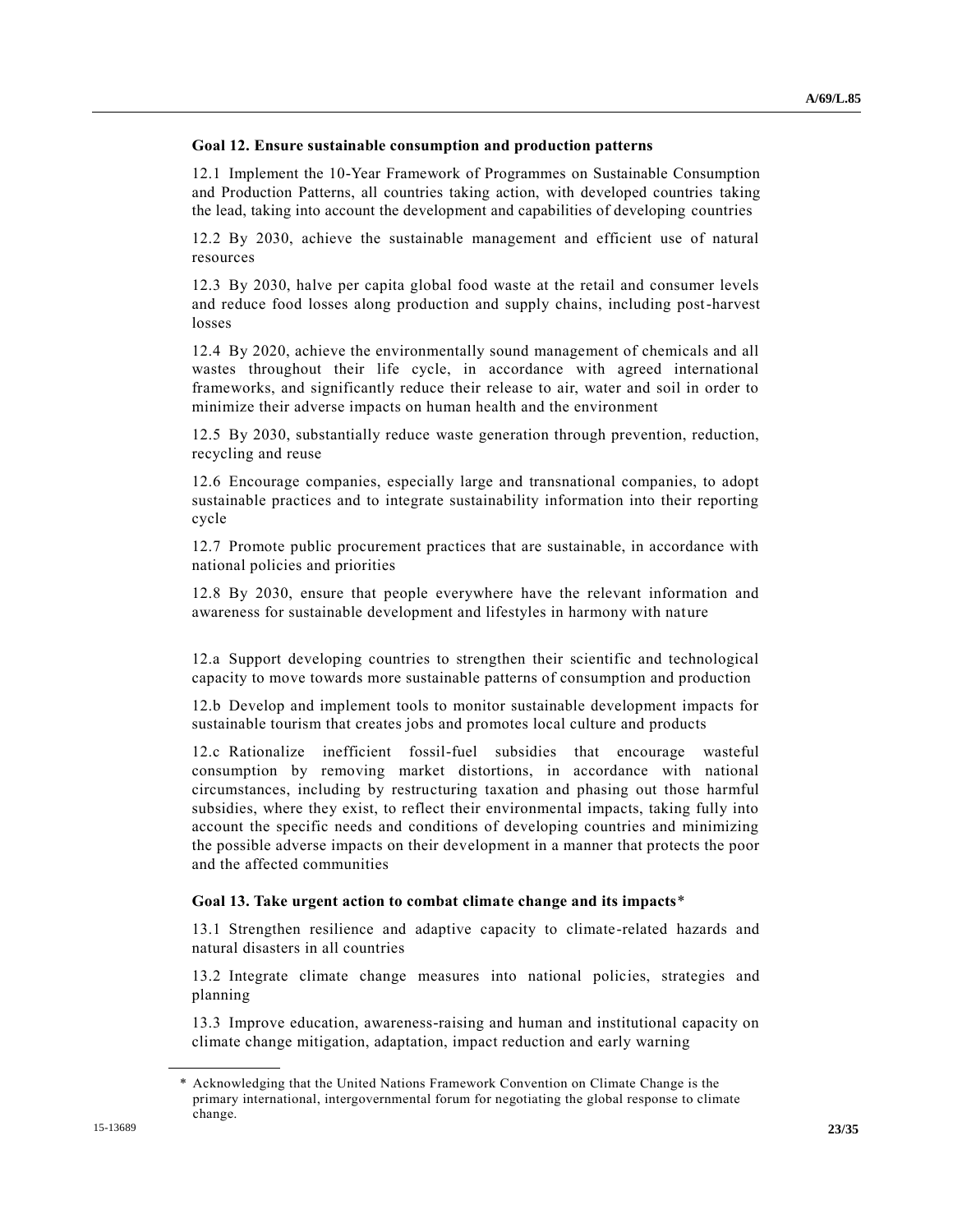13.a Implement the commitment undertaken by developed-country parties to the United Nations Framework Convention on Climate Change to a goal of mobilizing jointly \$100 billion annually by 2020 from all sources to address the needs of developing countries in the context of meaningful mitigation actions and transparency on implementation and fully operationalize the Green Climate Fund through its capitalization as soon as possible

13.b Promote mechanisms for raising capacity for effective climate change -related planning and management in least developed countries and small island developing States, including focusing on women, youth and local and marginalized communities

#### **Goal 14. Conserve and sustainably use the oceans, seas and marine resources for sustainable development**

14.1 By 2025, prevent and significantly reduce marine pollution of all kinds, in particular from land-based activities, including marine debris and nutrient pollution

14.2 By 2020, sustainably manage and protect marine and coastal ecosystems to avoid significant adverse impacts, including by strengthening their resilience, and take action for their restoration in order to achieve healthy and productive oceans

14.3 Minimize and address the impacts of ocean acidification, including through enhanced scientific cooperation at all levels

14.4 By 2020, effectively regulate harvesting and end overfishing, illegal, unreported and unregulated fishing and destructive fishing practices and implement science-based management plans, in order to restore fish stocks in the shortest time feasible, at least to levels that can produce maximum sustainable yield as determined by their biological characteristics

14.5 By 2020, conserve at least 10 per cent of coastal and marine areas, consistent with national and international law and based on the best available scientific information

14.6 By 2020, prohibit certain forms of fisheries subsidies which contribute to overcapacity and overfishing, eliminate subsidies that contribute to illegal, unreported and unregulated fishing and refrain from introducing new such subsidies, recognizing that appropriate and effective special and differential treatment for developing and least developed countries should be an integral part of the World Trade Organization fisheries subsidies negotiation<sup>2</sup>

14.7 By 2030, increase the economic benefits to small island developing States and least developed countries from the sustainable use of marine resources, including through sustainable management of fisheries, aquaculture and tourism

14.a Increase scientific knowledge, develop research capacity and transfer marine technology, taking into account the Intergovernmental Oceanographic Commission Criteria and Guidelines on the Transfer of Marine Technology, in order to improve ocean health and to enhance the contribution of marine biodiversity to the

**\_\_\_\_\_\_\_\_\_\_\_\_\_\_\_\_\_\_**

<sup>&</sup>lt;sup>2</sup> Taking into account ongoing World Trade Organization negotiations, the Doha Development Agenda and the Hong Kong ministerial mandate.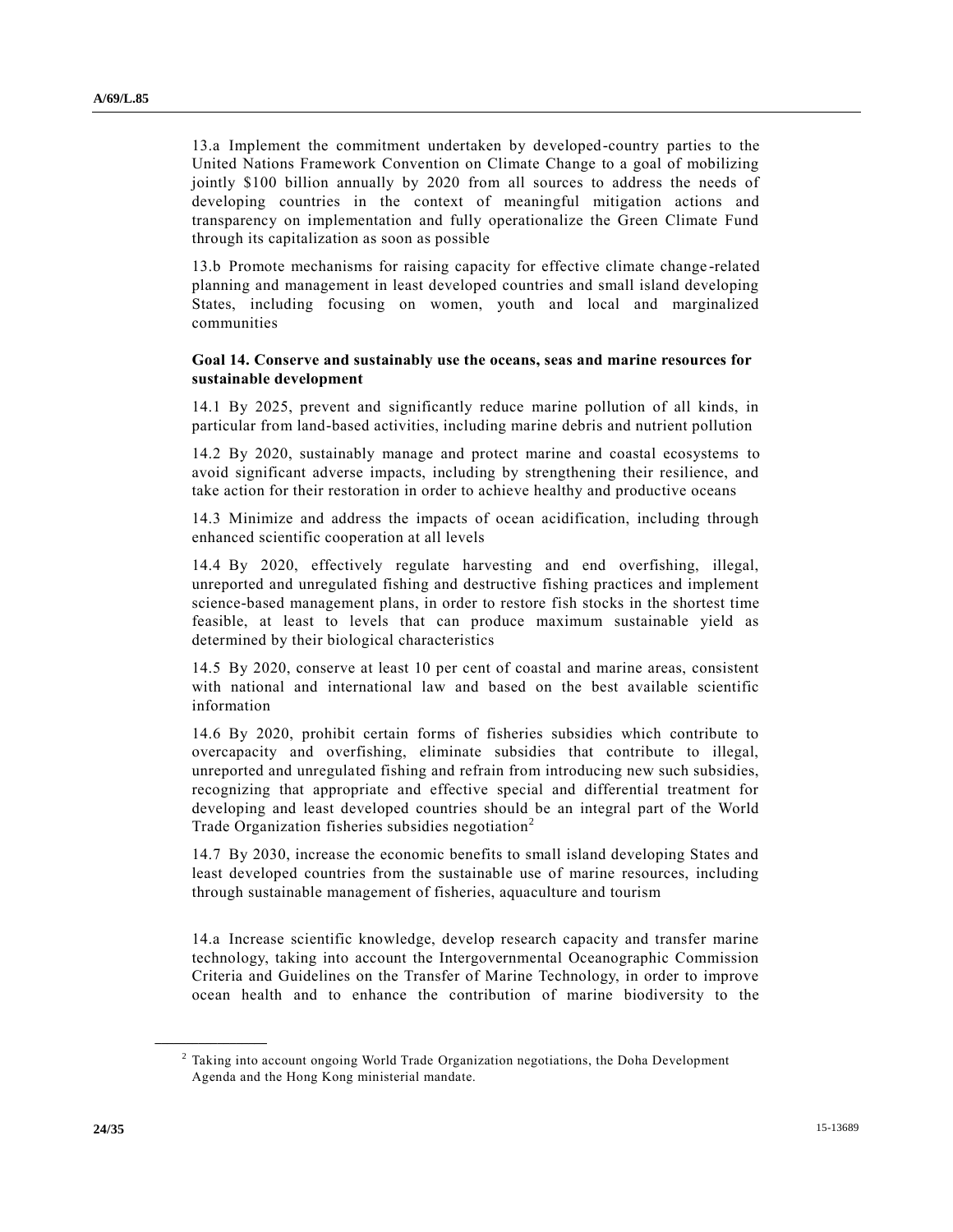development of developing countries, in particular small island developing States and least developed countries

14.b Provide access for small-scale artisanal fishers to marine resources and markets

14.c Enhance the conservation and sustainable use of oceans and their resources by implementing international law as reflected in the United Nations Convention on the Law of the Sea, which provides the legal framework for the conservation and sustainable use of oceans and their resources, as recalled in paragraph 158 of "The future we want"

## **Goal 15. Protect, restore and promote sustainable use of terrestrial ecosystems, sustainably manage forests, combat desertification, and halt and reverse land degradation and halt biodiversity loss**

15.1 By 2020, ensure the conservation, restoration and sustainable use of terrestrial and inland freshwater ecosystems and their services, in particular forests, wetlands, mountains and drylands, in line with obligations under international agreements

15.2 By 2020, promote the implementation of sustainable management of all types of forests, halt deforestation, restore degraded forests and substantially increase afforestation and reforestation globally

15.3 By 2030, combat desertification, restore degraded land and soil, including land affected by desertification, drought and floods, and strive to achieve a land degradation-neutral world

15.4 By 2030, ensure the conservation of mountain ecosystems, including their biodiversity, in order to enhance their capacity to provide benefits that are essential for sustainable development

15.5 Take urgent and significant action to reduce the degradation of natural habitats, halt the loss of biodiversity and, by 2020, protect and prevent the extinction of threatened species

15.6 Promote fair and equitable sharing of the benefits arising from the utilization of genetic resources and promote appropriate access to such resources, as internationally agreed

15.7 Take urgent action to end poaching and trafficking of protected species of flora and fauna and address both demand and supply of illegal wildlife products

15.8 By 2020, introduce measures to prevent the introduction and significantly reduce the impact of invasive alien species on land and water ecosystems and control or eradicate the priority species

15.9 By 2020, integrate ecosystem and biodiversity values into national and local planning, development processes, poverty reduction strategies and accounts

15.a Mobilize and significantly increase financial resources from all sources to conserve and sustainably use biodiversity and ecosystems

15.b Mobilize significant resources from all sources and at all levels to finance sustainable forest management and provide adequate incentives to developing countries to advance such management, including for conservation and reforestation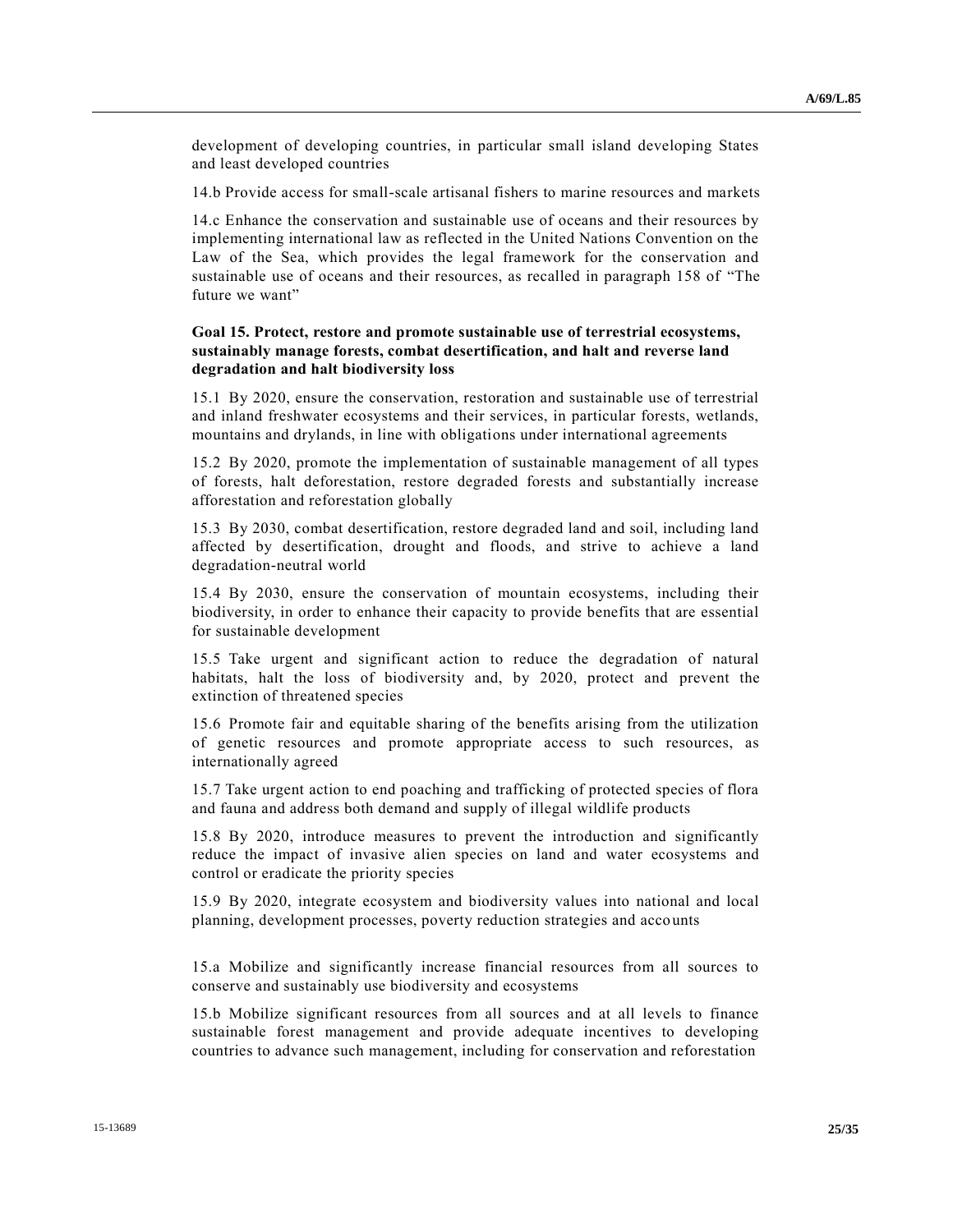15.c Enhance global support for efforts to combat poaching and trafficking of protected species, including by increasing the capacity of local communities to pursue sustainable livelihood opportunities

**Goal 16. Promote peaceful and inclusive societies for sustainable development, provide access to justice for all and build effective, accountable and inclusive institutions at all levels**

16.1 Significantly reduce all forms of violence and related death rates everywhere

16.2 End abuse, exploitation, trafficking and all forms of violence against and torture of children

16.3 Promote the rule of law at the national and international levels and ensure equal access to justice for all

16.4 By 2030, significantly reduce illicit financial and arms flows, strengthen the recovery and return of stolen assets and combat all forms of organized crime

16.5 Substantially reduce corruption and bribery in all their forms

16.6 Develop effective, accountable and transparent institutions at all levels

16.7 Ensure responsive, inclusive, participatory and representative decisionmaking at all levels

16.8 Broaden and strengthen the participation of developing countries in the institutions of global governance

16.9 By 2030, provide legal identity for all, including birth registration

16.10 Ensure public access to information and protect fundamental freedoms, in accordance with national legislation and international agreements

16.a Strengthen relevant national institutions, including through international cooperation, for building capacity at all levels, in particular in developing countries, to prevent violence and combat terrorism and crime

16.b Promote and enforce non-discriminatory laws and policies for sustainable development

#### **Goal 17. Strengthen the means of implementation and revitalize the Global Partnership for Sustainable Development**

#### **Finance**

17.1 Strengthen domestic resource mobilization, including through international support to developing countries, to improve domestic capacity for tax and other revenue collection

17.2 Developed countries to implement fully their official development assistance commitments, including the commitment by many developed countries to achieve the target of 0.7 per cent of gross national income for official development assistance (ODA/GNI) to developing countries and 0.15 to 0.20 per cent of ODA/GNI to least developed countries; ODA providers are encouraged to consider setting a target to provide at least 0.20 per cent of ODA/GNI to least developed countries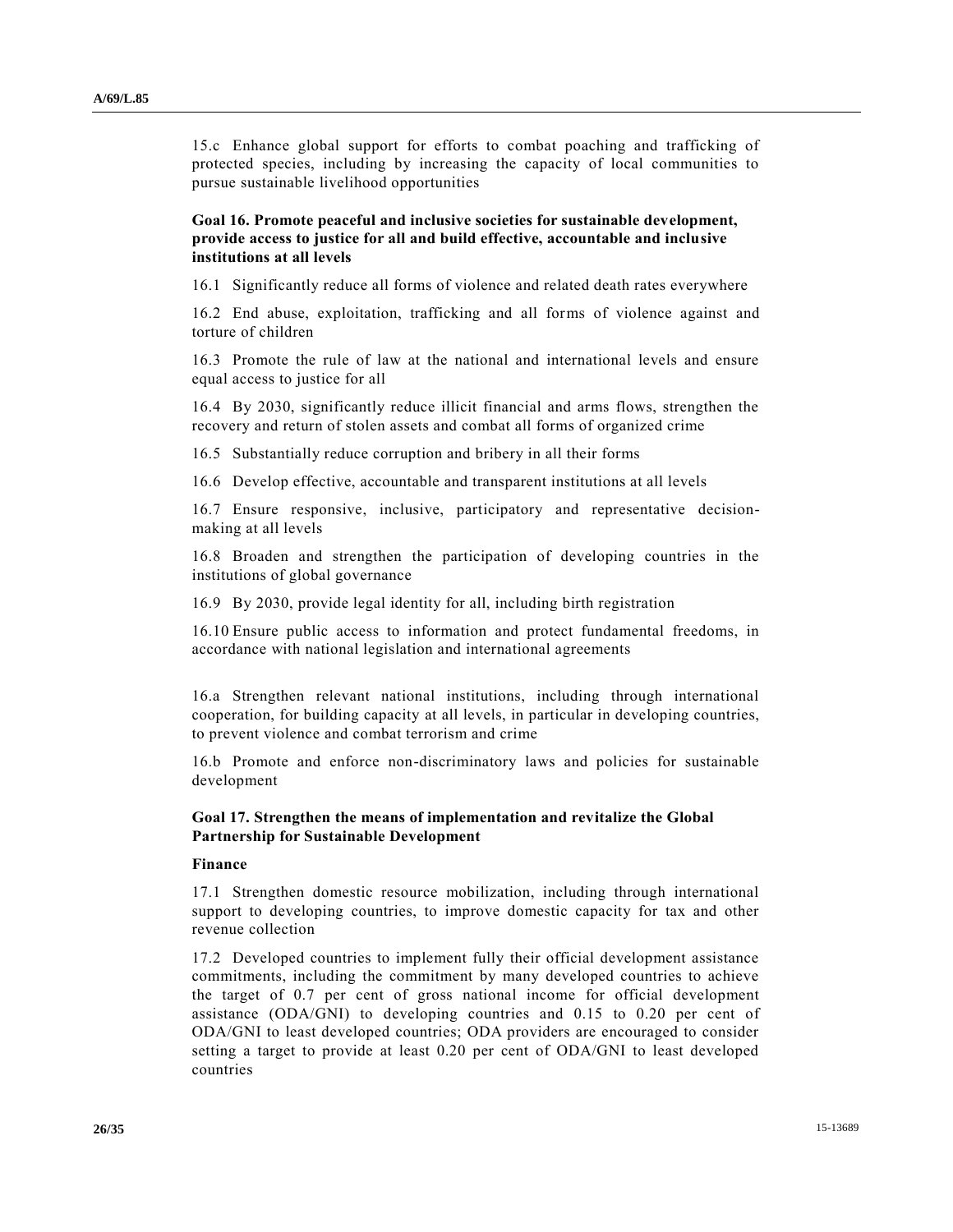17.3 Mobilize additional financial resources for developing countries from multiple sources

17.4 Assist developing countries in attaining long-term debt sustainability through coordinated policies aimed at fostering debt financing, debt relief and debt restructuring, as appropriate, and address the external debt of highly indebted poor countries to reduce debt distress

17.5 Adopt and implement investment promotion regimes for least developed countries

## **Technology**

17.6 Enhance North-South, South-South and triangular regional and international cooperation on and access to science, technology and innovation and enhance knowledge sharing on mutually agreed terms, including through improved coordination among existing mechanisms, in particular at the United Nations level, and through a global technology facilitation mechanism

17.7 Promote the development, transfer, dissemination and diffusion of environmentally sound technologies to developing countries on favourable terms, including on concessional and preferential terms, as mutually agreed

17.8 Fully operationalize the technology bank and science, technology and innovation capacity-building mechanism for least developed countries by 2017 and enhance the use of enabling technology, in particular information and communications technology

## **Capacity-building**

17.9 Enhance international support for implementing effective and targeted capacity-building in developing countries to support national plans to implement all the Sustainable Development Goals, including through North-South, South-South and triangular cooperation

# **Trade**

17.10 Promote a universal, rules-based, open, non-discriminatory and equitable multilateral trading system under the World Trade Organization, including through the conclusion of negotiations under its Doha Development Agenda

17.11 Significantly increase the exports of developing countries, in particular with a view to doubling the least developed countries' share of global exports by 2020

17.12 Realize timely implementation of duty-free and quota-free market access on a lasting basis for all least developed countries, consistent with World Trade Organization decisions, including by ensuring that preferential rules of origin applicable to imports from least developed countries are transparent and simple, and contribute to facilitating market access

# **Systemic issues**

#### *Policy and institutional coherence*

17.13 Enhance global macroeconomic stability, including through policy coordination and policy coherence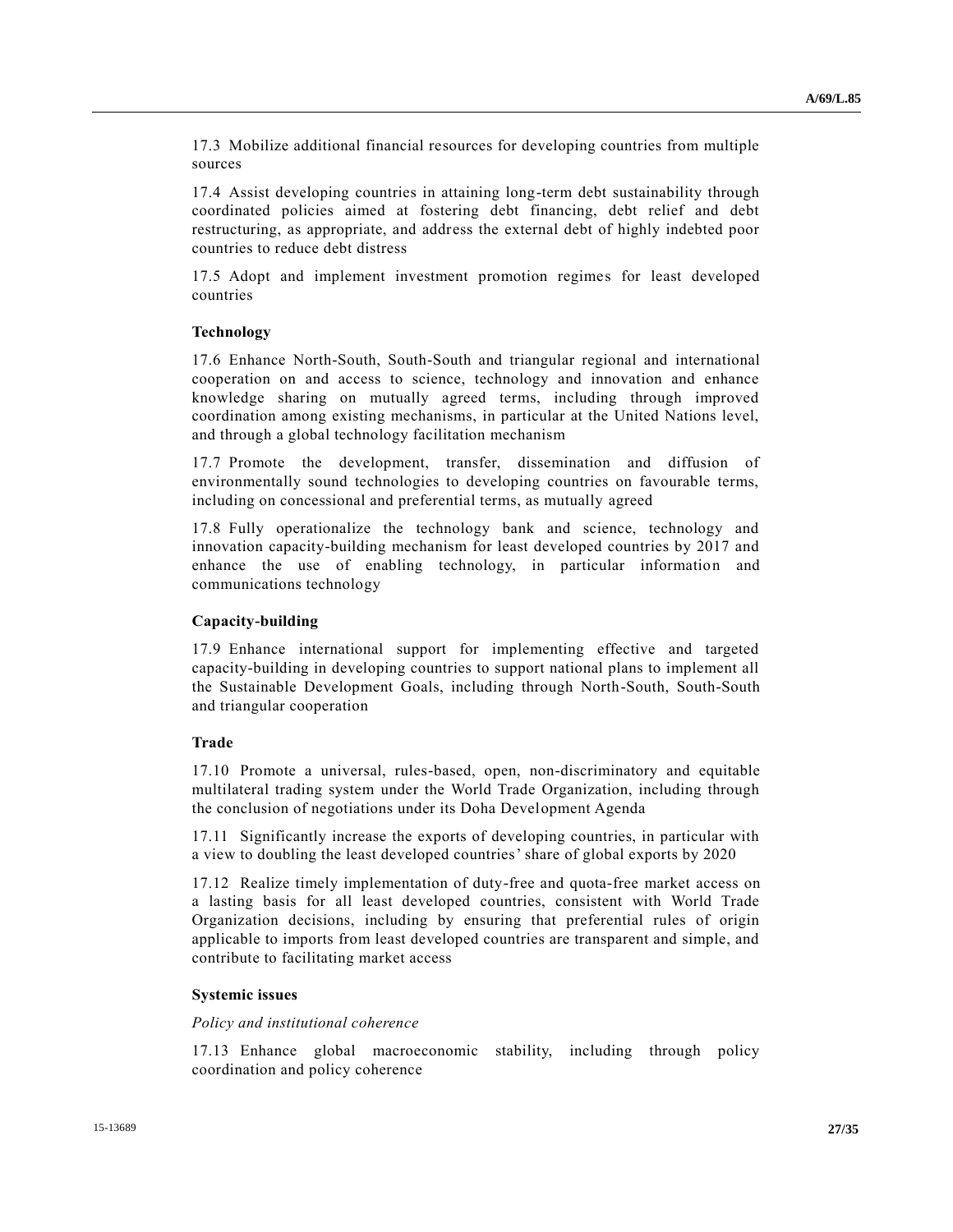## 17.14 Enhance policy coherence for sustainable development

17.15 Respect each country's policy space and leadership to establish and implement policies for poverty eradication and sustainable development

#### *Multi-stakeholder partnerships*

17.16 Enhance the Global Partnership for Sustainable Development, complemented by multi-stakeholder partnerships that mobilize and share knowledge, expertise, technology and financial resources, to support the achievement of the Sustainable Development Goals in all countries, in particular developing countries

17.17 Encourage and promote effective public, public-private and civil society partnerships, building on the experience and resourcing strategies of partnerships

#### *Data, monitoring and accountability*

17.18 By 2020, enhance capacity-building support to developing countries, including for least developed countries and small island developing States, to increase significantly the availability of high-quality, timely and reliable data disaggregated by income, gender, age, race, ethnicity, migratory status, disability, geographic location and other characteristics relevant in national contexts

17.19 By 2030, build on existing initiatives to develop measurements of progress on sustainable development that complement gross domestic product, and support statistical capacity-building in developing countries

# **Means of implementation and the Global Partnership**

60. We reaffirm our strong commitment to the full implementation of this new Agenda. We recognize that we will not be able to achieve our ambitious Goals and targets without a revitalized and enhanced Global Partnership and comparably ambitious means of implementation. The revitalized Global Partnership will facilitate an intensive global engagement in support of implementation of all the Goals and targets, bringing together Governments, civil society, the private sector, the United Nations system and other actors and mobilizing all available resources.

61. The Agenda's Goals and targets deal with the means required to realize our collective ambitions. The means of implementation targets under each Sustainable Development Goal and Goal 17, which are referred to above, are key to realizing our Agenda and are of equal importance with the other Goals and targets. We shall accord them equal priority in our implementation efforts and in the global indicator framework for monitoring our progress.

62. This Agenda, including the Sustainable Development Goals, can be met within the framework of a revitalized Global Partnership for Sustainable Development, supported by the concrete policies and actions outlined in the Addis Ababa Action Agenda, $3$  which is an integral part of the 2030 Agenda for Sustainable Development. The Addis Ababa Action Agenda supports, complements and helps to contextualize

**\_\_\_\_\_\_\_\_\_\_\_\_\_\_\_\_\_\_**

<sup>&</sup>lt;sup>3</sup> The Addis Ababa Action Agenda of the Third International Conference on Financing for Development (Addis Ababa Action Agenda), adopted by the General Assembly on 27 July 2015 (resolution 69/313).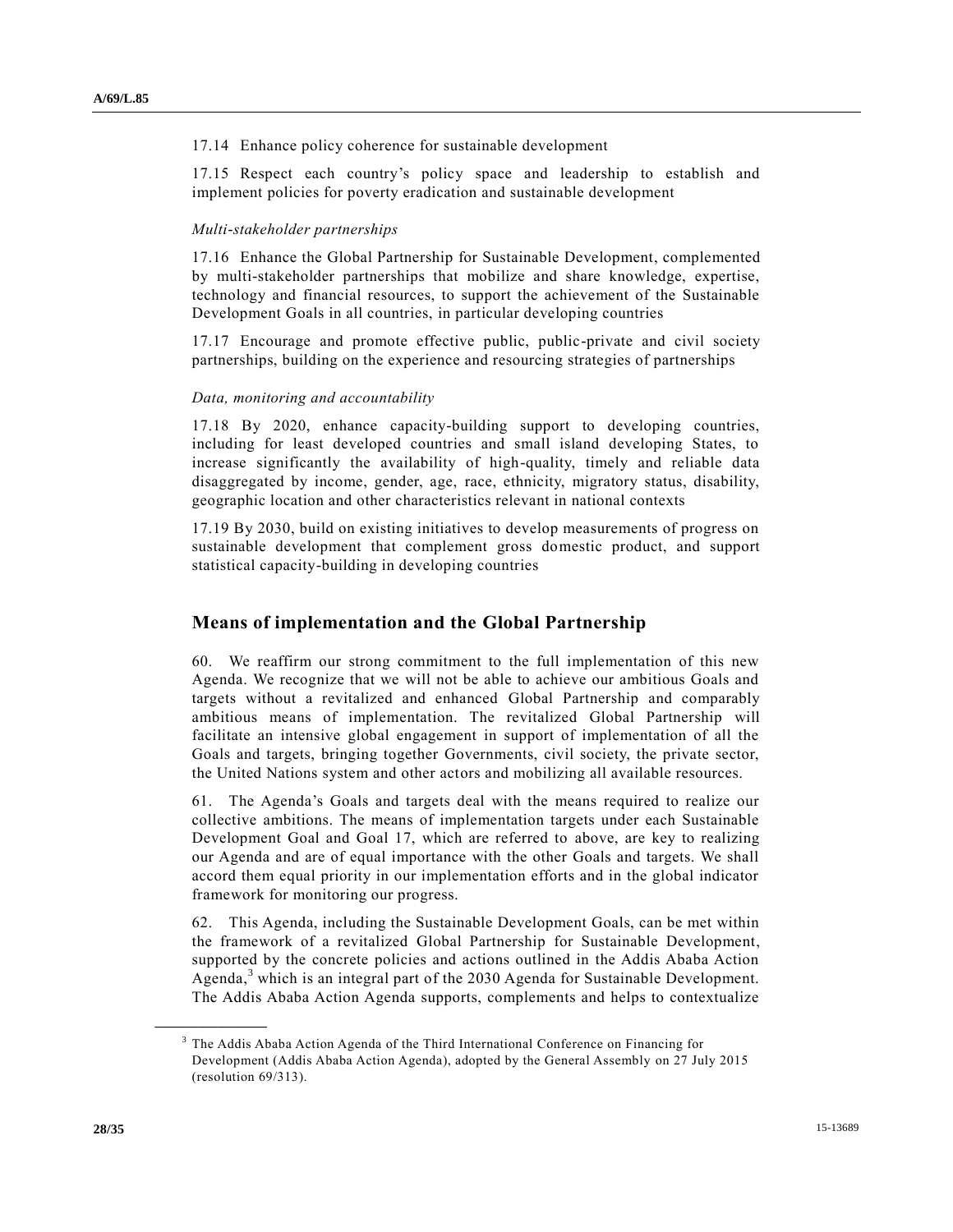the 2030 Agenda's means of implementation targets. It relates to domestic public resources, domestic and international private business and finance, international development cooperation, international trade as an engine for development, debt and debt sustainability, addressing systemic issues and science, technology, innovation and capacity-building, and data, monitoring and follow-up.

63. Cohesive nationally owned sustainable development strategies, supported by integrated national financing frameworks, will be at the heart of our efforts. We reiterate that each country has primary responsibility for its own economic and social development and that the role of national policies and development strategies cannot be overemphasized. We will respect each country's policy space and leadership to implement policies for poverty eradication and sustainable development, while remaining consistent with relevant international rules and commitments. At the same time, national development efforts need to be supported by an enabling international economic environment, including coherent and mutually supporting world trade, monetary and financial systems, and strengthened and enhanced global economic governance. Processes to develop and facilitate the availability of appropriate knowledge and technologies globally, as well as capacitybuilding, are also critical. We commit to pursuing policy coherence and an enabling environment for sustainable development at all levels and by all actors, and to reinvigorating the Global Partnership for Sustainable Development.

64. We support the implementation of relevant strategies and programmes of action, including the Istanbul Declaration and Programme of Action, the SIDS Accelerated Modalities of Action (SAMOA) Pathway and the Vienna Programme of Action for Landlocked Developing Countries for the Decade 2014-2024, and reaffirm the importance of supporting the African Union's Agenda 2063 and the programme of the New Partnership for Africa's Development, all of which are integral to the new Agenda. We recognize the major challenge to the achievement of durable peace and sustainable development in countries in conflict and post-conflict situations.

65. We recognize that middle-income countries still face significant challenges to achieve sustainable development. In order to ensure that achievements made to date are sustained, efforts to address ongoing challenges should be strengthened through the exchange of experiences, improved coordination, and better and focused support of the United Nations development system, the international financial institutions, regional organizations and other stakeholders.

66. We underscore that, for all countries, public policies and the mobilization and effective use of domestic resources, underscored by the principle of national ownership, are central to our common pursuit of sustainable development, including achieving the Sustainable Development Goals. We recognize that domestic resources are first and foremost generated by economic growth, supported by an enabling environment at all levels.

67. Private business activity, investment and innovation are major drivers of productivity, inclusive economic growth and job creation. We acknowledge the diversity of the private sector, ranging from micro-enterprises to cooperatives to multinationals. We call on all businesses to apply their creativity and innovation to solving sustainable development challenges. We will foster a dynamic and wellfunctioning business sector, while protecting labour rights and environmental and health standards in accordance with relevant international standards and agreements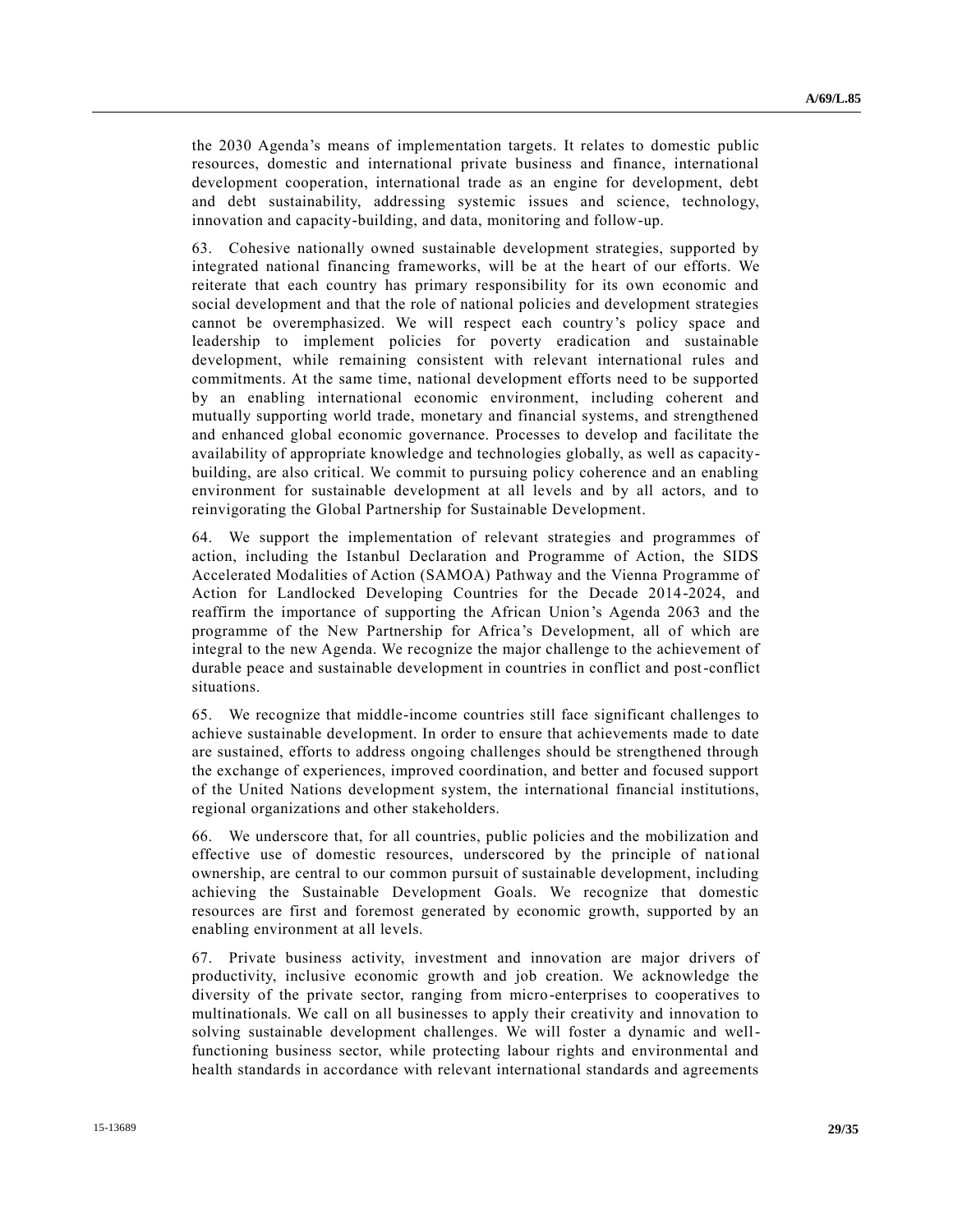and other on-going initiatives in this regard, such as the Guiding Principles on Business and Human Rights and the labour standards of the International Labour Organization, the Convention on the Rights of the Child and key multilateral environmental agreements, for parties to those agreements.

68. International trade is an engine for inclusive economic growth and poverty reduction, and contributes to the promotion of sustainable development. We will continue to promote a universal, rules-based, open, transparent, predictable, inclusive, non-discriminatory and equitable multilateral trading system under the World Trade Organization, as well as meaningful trade liberalization. We call on all members of the World Trade Organization to redouble their efforts to promptly conclude the negotiations on the Doha Development Agenda. We attach great importance to providing trade-related capacity-building for developing countries, including African countries, least developed countries, landlocked developing countries, small island developing States and middle-income countries, including for the promotion of regional economic integration and interconnectivity.

69. We recognize the need to assist developing countries in attaining long-term debt sustainability through coordinated policies aimed at fostering debt financing, debt relief, debt restructuring and sound debt management, as appropriate. Many countries remain vulnerable to debt crises and some are in the midst of crises, including a number of least developed countries, small island developing States and some developed countries. We reiterate that debtors and creditors must work together to prevent and resolve unsustainable debt situations. Maintaining sustainable debt levels is the responsibility of the borrowing countries; however we acknowledge that lenders also have a responsibility to lend in a way that does not undermine a country's debt sustainability. We will support the maintenance of debt sustainability of those countries that have received debt relief and achieved sustainable debt levels.

70. We hereby launch a Technology Facilitation Mechanism which was established by the Addis Ababa Action Agenda in order to support the Sustainable Development Goals. The Technology Facilitation Mechanism will be based on a multi-stakeholder collaboration between Member States, civil society, the private sector, the scientific community, United Nations entities and other stakeholders and will be composed of a United Nations inter-agency task team on science, technology and innovation for the Sustainable Development Goals, a collaborative multi-stakeholder forum on science, technology and innovation for the Sustainable Development Goals and an online platform.

• The United Nations inter-agency task team on science, technology and innovation for the Sustainable Development Goals will promote coordination, coherence and cooperation within the United Nations system on science, technology and innovation-related matters, enhancing synergy and efficiency, in particular to enhance capacity-building initiatives. The task team will draw on existing resources and will work with 10 representatives from civil society, the private sector and the scientific community to prepare the meetings of the multi-stakeholder forum on science, technology and innovation for the Sustainable Development Goals, as well as in the development and operationalization of the online platform, including preparing proposals for the modalities for the forum and the online platform. The 10 representatives will be appointed by the Secretary-General, for periods of two years. The task team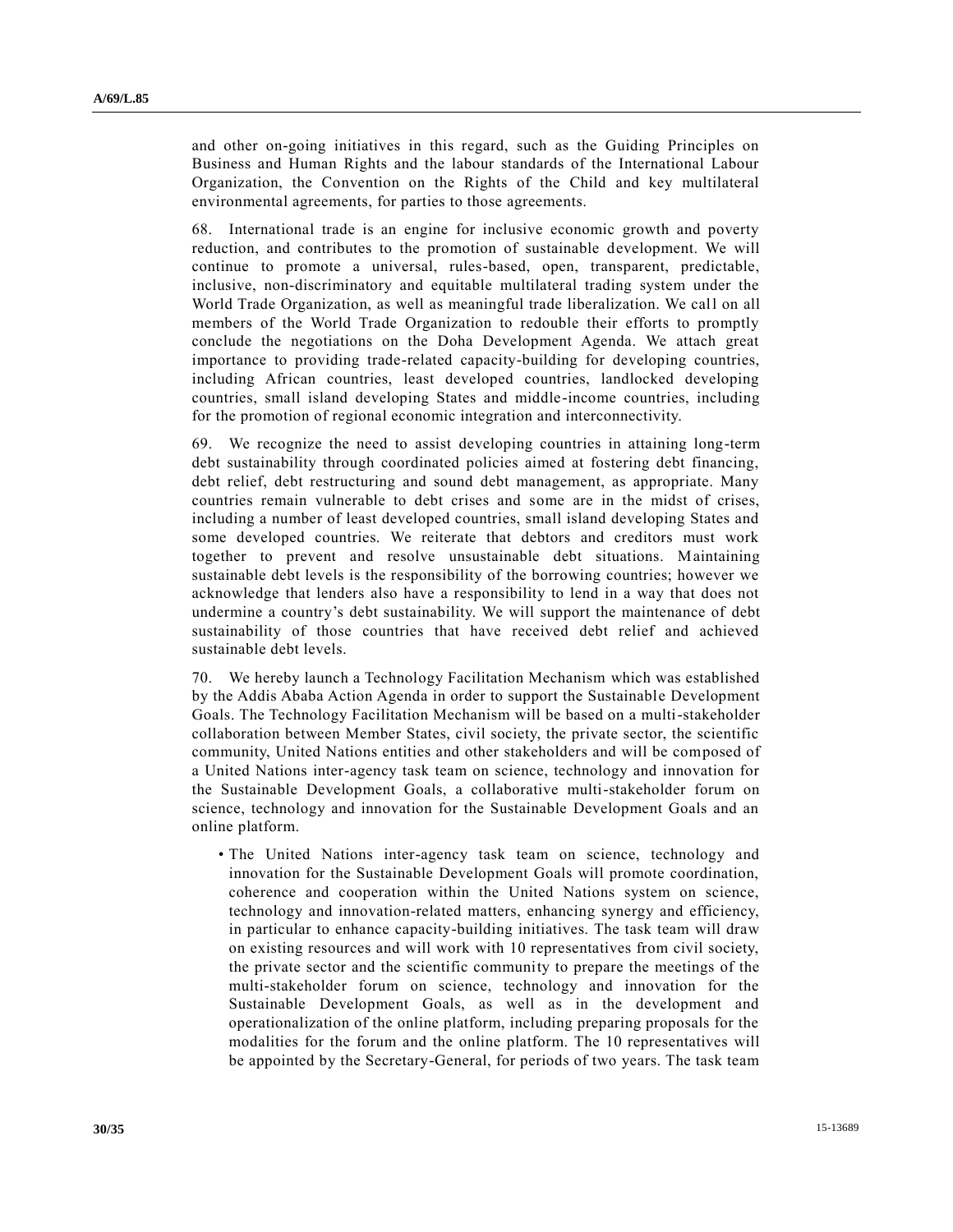will be open to the participation of all United Nations agencies, funds and programmes and the functional commissions of the Economic and Social Council and it will initially be composed of the entities that currently integrate the informal working group on technology facilitation, namely, the Department of Economic and Social Affairs, the United Nations Environment Programme, the United Nations Industrial Development Organization, the United Nations Educational, Scientific and Cultural Organization, the United Nations Conference on Trade and Development, the International Telecommunication Union, the World Intellectual Property Organization and the World Bank.

- The online platform will be used to establish a comprehensive mapping of, and serve as a gateway for, information on existing science, technology and innovation initiatives, mechanisms and programmes, within and beyond the United Nations. The online platform will facilitate access to information, knowledge and experience, as well as best practices and lessons learned, on science, technology and innovation facilitation initiatives and policies. The online platform will also facilitate the dissemination of relevant open access scientific publications generated worldwide. The online platform will be developed on the basis of an independent technical assessment which will take into account best practices and lessons learned from other initiatives, within and beyond the United Nations, in order to ensure that it will complement, facilitate access to and provide adequate information on existing science, technology and innovation platforms, avoiding duplications and enhancing synergies.
- The multi-stakeholder forum on science, technology and innovation for the Sustainable Development Goals will be convened once a year, for a period of two days, to discuss science, technology and innovation cooperation around thematic areas for the implementation of the Sustainable Development Goals, congregating all relevant stakeholders to actively contribute in their area of expertise. The forum will provide a venue for facilitating interaction, matchmaking and the establishment of networks between relevant stakeholders and multi-stakeholder partnerships in order to identify and examine technology needs and gaps, including on scientific cooperation, innovation and capacity-building, and also in order to help to facilitate development, transfer and dissemination of relevant technologies for the Sustainable Development Goals. The meetings of the forum will be convened by the President of the Economic and Social Council before the meeting of the high-level political forum under the auspices of the Economic and Social Council or, alternatively, in conjunction with other forums or conferences, as appropriate, taking into account the theme to be considered and on the basis of a collaboration with the organizers of the other forums or conferences. The meetings of the forum will be co-chaired by two Member States and will result in a summary of discussions elaborated by the two co-Chairs, as an input to the meetings of the high-level political forum, in the context of the follow-up and review of the implementation of the post-2015 development agenda.
- The meetings of the high-level political forum will be informed by the summary of the multi-stakeholder forum. The themes for the subsequent multistakeholder forum on science, technology and innovation for the Sustainable Development Goals will be considered by the high-level political forum on sustainable development, taking into account expert inputs from the task team.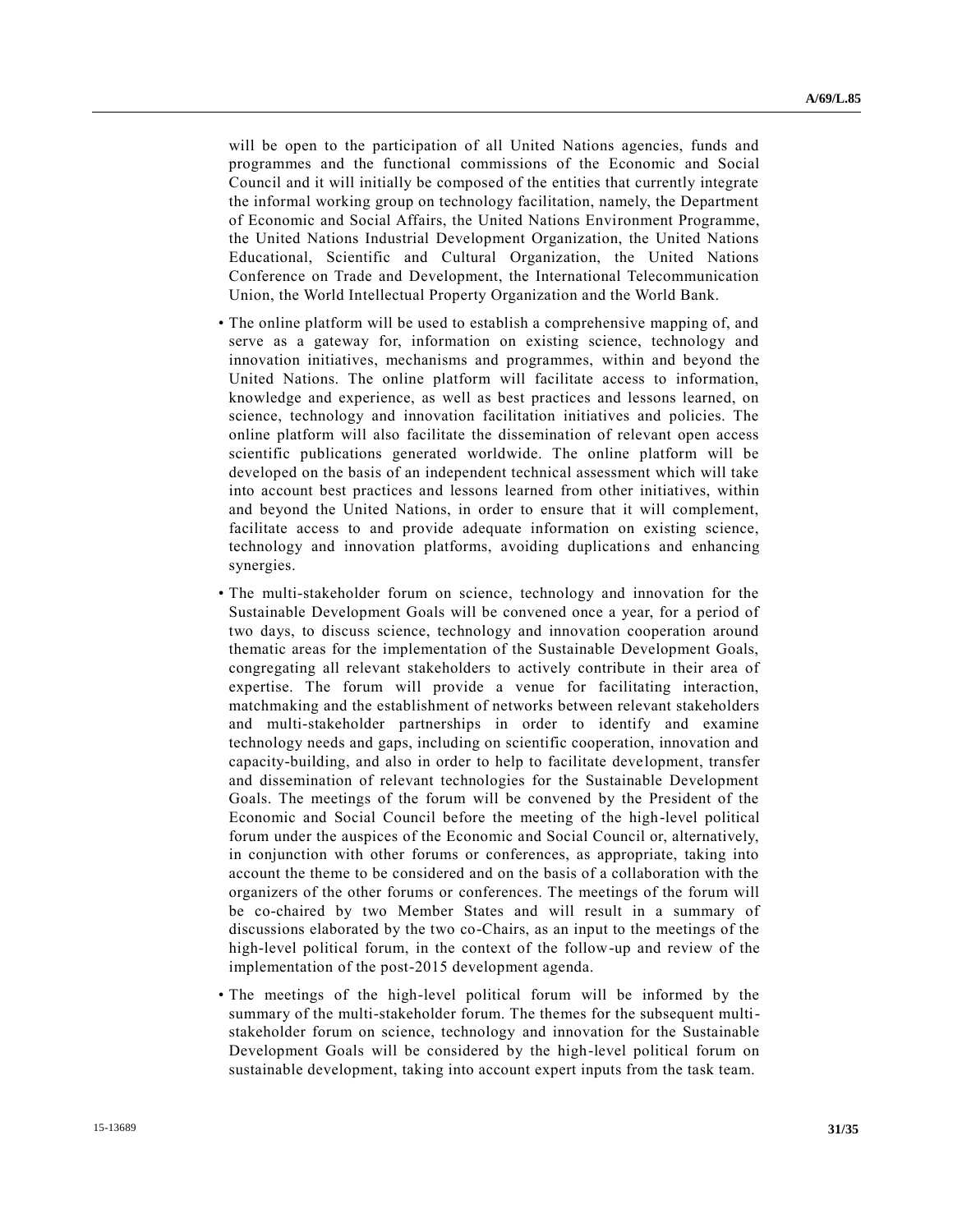71. We reiterate that this Agenda and the Sustainable Development Goals and targets, including the means of implementation, are universal, indivisible and interlinked.

# **Follow-up and review**

72. We commit to engaging in systematic follow-up and review of the implementation of this Agenda over the next 15 years. A robust, voluntary, effective, participatory, transparent and integrated follow-up and review framework will make a vital contribution to implementation and will help countries to maximize and track progress in implementing this Agenda in order to ensure that no one is left behind.

73. Operating at the national, regional and global levels, it will promote accountability to our citizens, support effective international cooperation in achieving this Agenda and foster exchanges of best practices and mutual learning. It will mobilize support to overcome shared challenges and identify new and emerging issues. As this is a universal Agenda, mutual trust and understanding among all nations will be important.

74. Follow-up and review processes at all levels will be guided by the following principles:

(a) They will be voluntary and country-led, will take into account different national realities, capacities and levels of development and will respect policy space and priorities. As national ownership is key to achieving sustainable development, the outcome from national-level processes will be the foundation for reviews at the regional and global levels, given that the global review will be primarily based on national official data sources.

(b) They will track progress in implementing the universal Goals and targets, including the means of implementation, in all countries in a manner which respects their universal, integrated and interrelated nature and the three dimensions of sustainable development.

(c) They will maintain a longer-term orientation, identify achievements, challenges, gaps and critical success factors and support countries in making informed policy choices. They will help to mobilize the necessary means of implementation and partnerships, support the identification of solutions and best practices and promote the coordination and effectiveness of the international development system.

(d) They will be open, inclusive, participatory and transparent for all people and will support reporting by all relevant stakeholders.

(e) They will be people-centred, gender-sensitive, respect human rights and have a particular focus on the poorest, most vulnerable and those furthest behind.

(f) They will build on existing platforms and processes, where these exist, avoid duplication and respond to national circumstances, capacities, needs and priorities. They will evolve over time, taking into account emerging issues and the development of new methodologies, and will minimize the reporting burden on national administrations.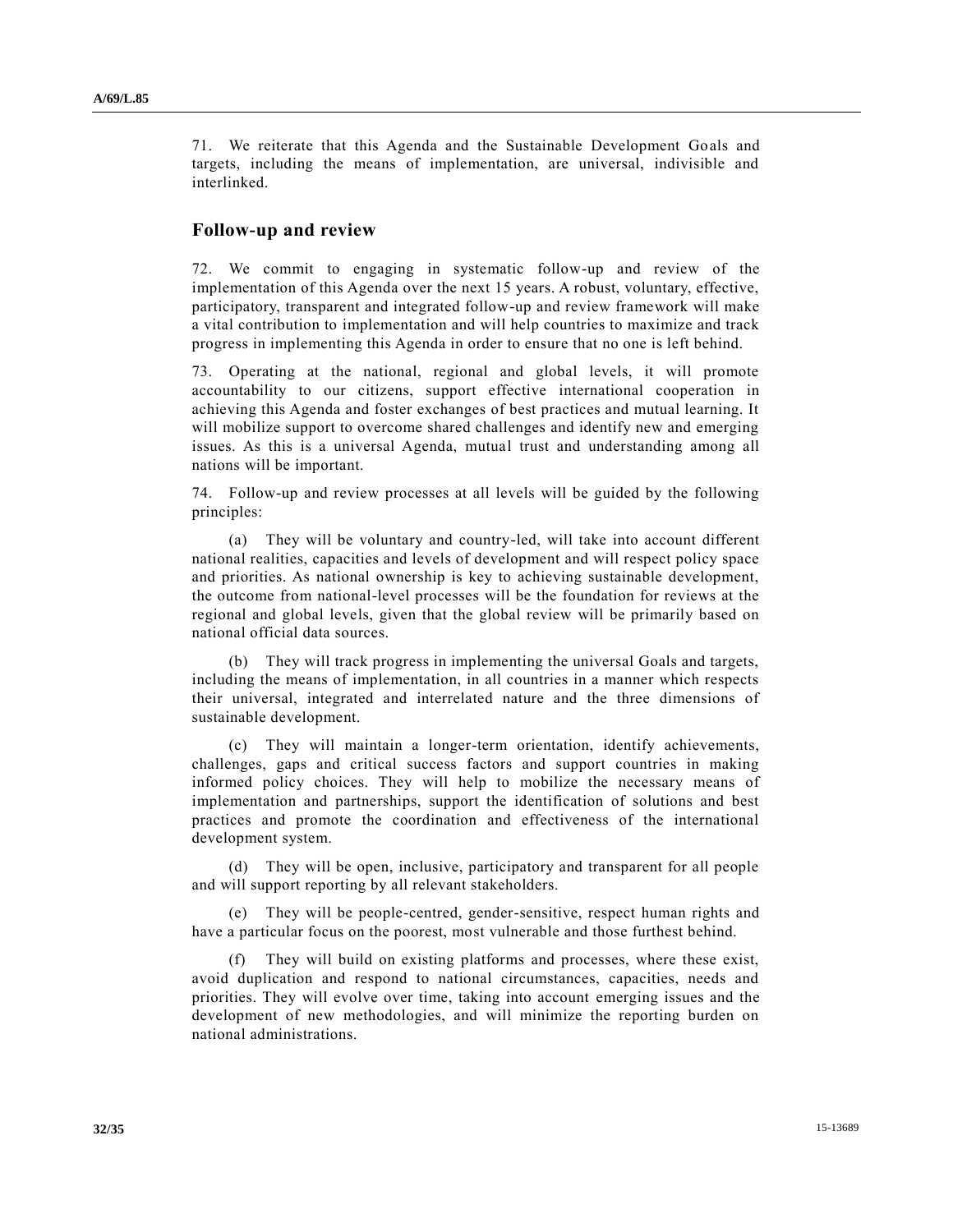(g) They will be rigorous and based on evidence, informed by country-led evaluations and data which is high-quality, accessible, timely, reliable and disaggregated by income, sex, age, race, ethnicity, migration status, disability and geographic location and other characteristics relevant in national contexts.

(h) They will require enhanced capacity-building support for developing countries, including the strengthening of national data systems and evaluation programmes, particularly in African countries, least developed countries, small island developing States, landlocked developing countries and middle -income countries.

(i) They will benefit from the active support of the United Nations system and other multilateral institutions.

75. The Goals and targets will be followed up and reviewed using a set of global indicators. These will be complemented by indicators at the regional and national levels which will be developed by Member States, in addition to the outcomes of work undertaken for the development of the baselines for those targets where national and global baseline data does not yet exist. The global indicator framework, to be developed by the Inter-Agency and Expert Group on Sustainable Development Goal Indicators, will be agreed by the Statistical Commission by March 2016 and adopted thereafter by the Economic and Social Council and the General Assembly, in line with existing mandates. This framework will be simple yet robust, address all Sustainable Development Goals and targets including for means of implementation, and preserve the political balance, integration and ambition contained therein.

76. We will support developing countries, particularly African countries, least developed countries, small island developing States and landlocked developing countries, in strengthening the capacity of national statistical offices and data systems to ensure access to high-quality, timely, reliable and disaggregated data. We will promote transparent and accountable scaling-up of appropriate public-private cooperation to exploit the contribution to be made by a wide range of data, including earth observation and geospatial information, while ensuring national ownership in supporting and tracking progress.

77. We commit to fully engage in conducting regular and inclusive reviews of progress at the subnational, national, regional and global levels. We will draw as far as possible on the existing network of follow-up and review institutions and mechanisms. National reports will allow assessments of progress and identify challenges at the regional and global level. Along with regional dialogues and global reviews, they will inform recommendations for follow-up at various levels.

#### **National level**

78. We encourage all Member States to develop as soon as practicable ambitious national responses to the overall implementation of this Agenda. These can support the transition to the Sustainable Development Goals and build on existing planning instruments, such as national development and sustainable development strategies, as appropriate.

79. We also encourage Member States to conduct regular and inclusive reviews of progress at the national and sub-national levels which are country-led and countrydriven. Such reviews should draw on contributions from indigenous peoples, civil society, the private sector and other stakeholders, in line with national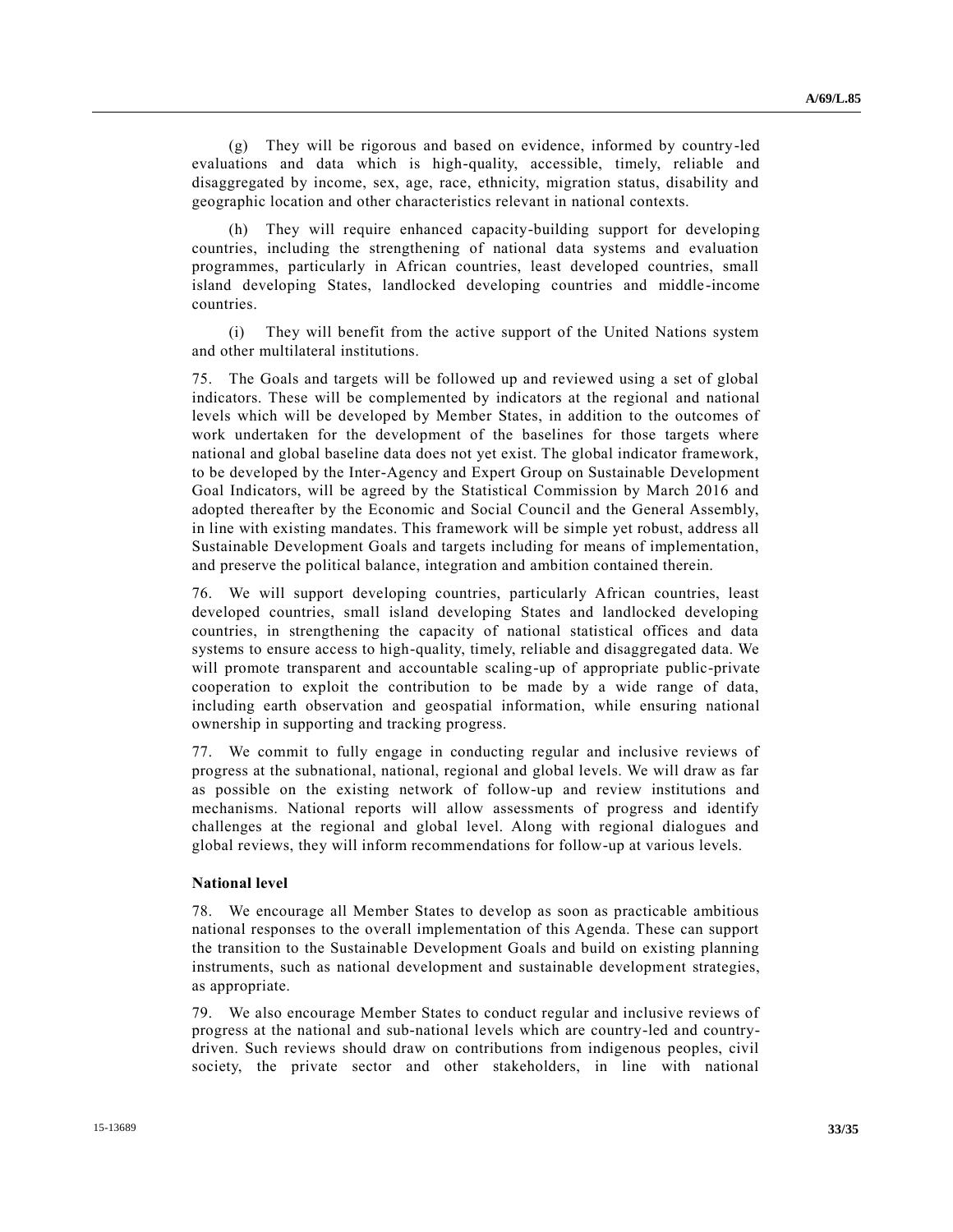circumstances, policies and priorities. National parliaments as well as other institutions can also support these processes.

#### **Regional level**

80. Follow-up and review at the regional and subregional levels can, as appropriate, provide useful opportunities for peer learning, including through voluntary reviews, sharing of best practices and discussion on shared targets. We welcome in this respect the cooperation of regional and subregional commissions and organizations. Inclusive regional processes will draw on national-level reviews and contribute to follow-up and review at the global level, including at the highlevel political forum on sustainable development.

81. Recognizing the importance of building on existing follow-up and review mechanisms at the regional level and allowing adequate policy space, we encourage all Member States to identify the most suitable regional forum in which to engage. United Nations regional commissions are encouraged to continue supporting Member States in this regard.

#### **Global level**

82. The high-level political forum will have a central role in overseeing a network of follow-up and review processes at the global level, working coherently with the General Assembly, the Economic and Social Council and other relevant organs and forums, in accordance with existing mandates. It will facilitate sharing of experiences, including successes, challenges and lessons learned, and provide political leadership, guidance and recommendations for follow-up. It will promote system-wide coherence and coordination of sustainable development policies. It should ensure that the Agenda remains relevant and ambitious and should focus on the assessment of progress, achievements and challenges faced by developed and developing countries as well as new and emerging issues. Effective linkages will be made with the follow-up and review arrangements of all relevant United Nations conferences and processes, including on least developed countries, small island developing States and landlocked developing countries.

83. Follow-up and review at the high-level political forum will be informed by an annual progress report on the Sustainable Development Goals to be prepared by the Secretary-General in cooperation with the United Nations system, based on the global indicator framework and data produced by national statistical systems and information collected at the regional level. The high-level political forum will also be informed by the *Global Sustainable Development Report*, which shall strengthen the science-policy interface and could provide a strong evidence-based instrument to support policymakers in promoting poverty eradication and sustainable development. We invite the President of the Economic and Social Council to conduct a process of consultations on the scope, methodology and frequency of the global report as well as its relation to the progress report, the outcome of which should be reflected in the Ministerial Declaration of the session of the high-level political forum in 2016.

84. The high-level political forum, under the auspices of the Economic and Social Council, shall carry out regular reviews, in line with General Assembly resolution 67/290. Reviews will be voluntary, while encouraging reporting, and include developed and developing countries as well as relevant United Nations entities and other stakeholders, including civil society and the private sector. They shall be State-led, involving ministerial and other relevant high-level participants. They shall